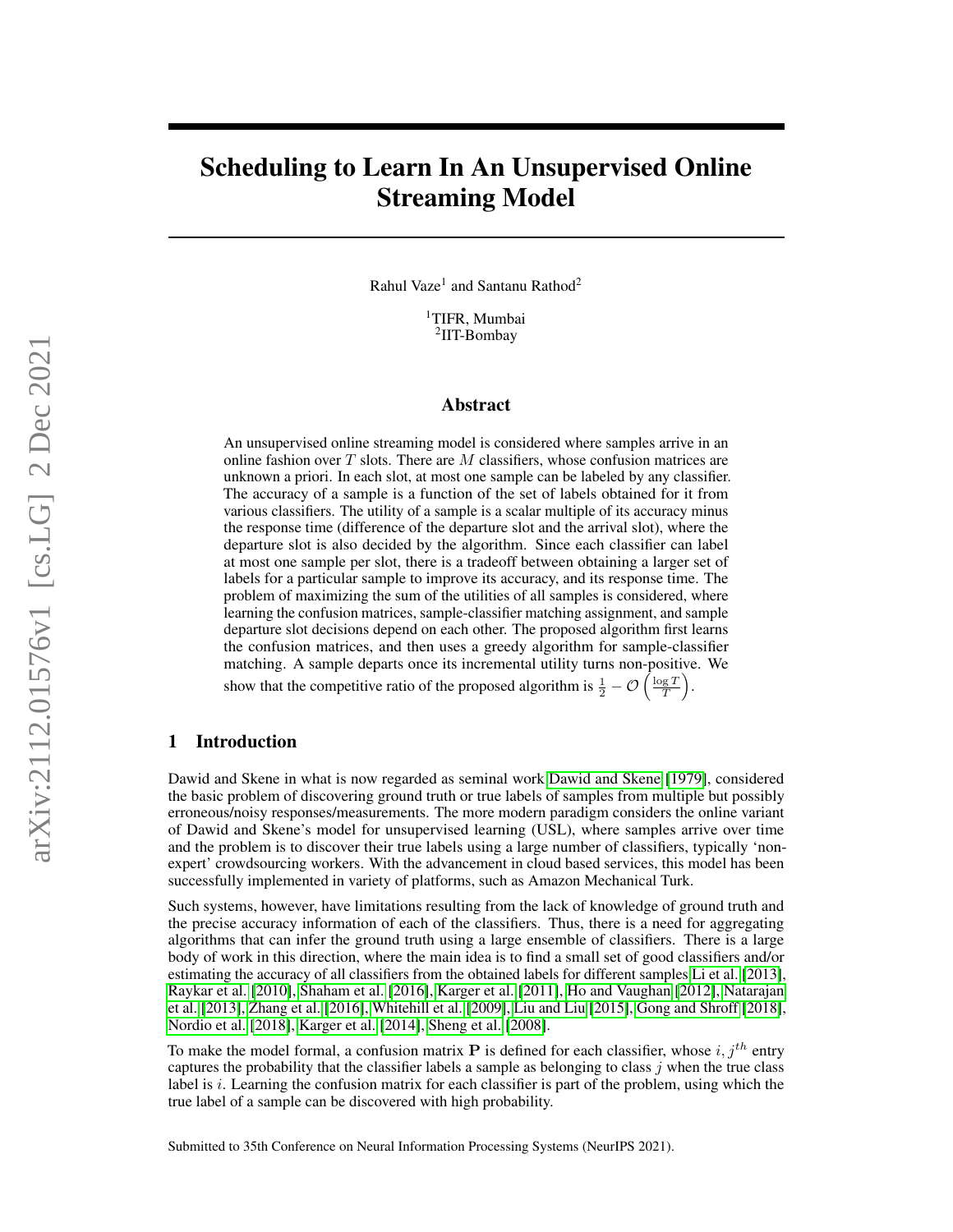In this paper, we consider a competition model for the online USL in the Dawid-Skene model, where in each time slot, a set of samples arrive into the system. There are a total of  $M$  classifiers, where classifier m is defined by its true confusion matrix  $P_m$ , that is unknown a priori. Without loss of generality, we consider that each classifier can label at most one sample in each time slot. See Remark [2](#page-2-0) for more details. The accuracy of a sample in a time slot is defined as the probability of classifying it correctly using the optimal combining rule given its label set obtained till that time slot. To consider a general model, we let that a sample can remain in system for more than one time slot to increase its accuracy in hope of getting more labels, however, at the cost of accruing delay. Thus, this model captures the tradeoff between sample accuracy and throughput of the system, where throughput is defined as the rate of sample departures.

The studied model is well-suited for real-time learning paradigms, such as image classification in social networks e.g. instagram, facebook, automated crowd controlling system, medical diagnostics, automated quality management in factories, large dataset handling applications in bioinformatics, etc., where not only good classification is needed but the speed/delay incurred matters. In the interest of space, we refer the reader to [Massoulié and Xu](#page-10-10) [\[2016\]](#page-10-10), [Shah et al.](#page-10-11) [\[2020\]](#page-10-11) for more discussion on applications.

## 1.1 Related Work

For USL models, the competition between accuracy and throughput has been studied in prior work [Massoulié and Xu](#page-10-10) [\[2016\]](#page-10-10), [Shah et al.](#page-10-11) [\[2020\]](#page-10-11), [Basu et al.](#page-10-12) [\[2019\]](#page-10-12) by defining a metric called *capacity*. Capacity is defined to be the largest stochastic rate of arrival of samples per time slot, such that each sample can be guaranteed to have an accuracy above a certain threshold with high probability, while maintaining queue stability. Queue stability states that the long term average of the expected number of samples in the system (yet to depart the system) remains bounded. Even though the prior work [Massoulié and Xu](#page-10-10) [\[2016\]](#page-10-10), [Shah et al.](#page-10-11) [\[2020\]](#page-10-11), [Basu et al.](#page-10-12) [\[2019\]](#page-10-12) captures the tension between accuracy of samples and their arrival rates, it only considers the metric of stability that is a long term throughput metric, and cannot account for more refined utilities such as per sample delay, etc.

To model a more fine grained system, in this work, we define a per-sample utility, that is a function of the accuracy of that sample, and the time it takes to accrue that accuracy. Accuracy is directly related to the set of classifiers that label that sample. Thus, each sample would ideally like to get labels from the set of good or all classifiers, however, that requires waiting for multiple time slots because of the presence of other samples and each classifier labelling at most one sample per unit time, introducing a delay cost. In particular, we choose the sample utility to be a linear combination of its accuracy at its departure time, and the response time (departure time -arrival time), and the total utility is the sum of the utilities of all samples.

Thus, in each time slot, the problem is to find a matching between the outstanding samples and the classifiers, given the current estimates on the entries of the confusion matrices of each classifier, such that the overall utility is maximized. Even when the confusion matrices are perfectly known a priori, this problem is combinatorial and hard to solve. The problem becomes even more involved in the practical setting, since the quality of estimates of the confusion matrices depend on the prior matching decisions, while future matching decisions depend on the current estimates of the confusion matrices.

To formulate the problem in the online setting, we use the metric of *competitive ratio* that is defined as the ratio of the utility of any algorithm and the utility of the optimal offline algorithm, minimized over all input sequences of samples. The optimal offline algorithm is assumed to have genie knowledge (perfect knowledge of the confusion matrices) and knows the entire input sequence non-causally. Thus, in contrast to [Massoulié and Xu](#page-10-10) [\[2016\]](#page-10-10), [Shah et al.](#page-10-11) [\[2020\]](#page-10-11), [Basu et al.](#page-10-12) [\[2019\]](#page-10-12), in this paper, we consider that the sample arrival sequence is arbitrary and not necessarily stochastic (e.g. Poisson).

#### 1.2 Our contributions

• With genie knowledge of the confusion matrices, we define a greedy algorithm and show that its competitive ratio is at least  $\frac{1}{2}$ . The main tool in deriving this result is to show that the utility of each sample is submodular, for which the greedy algorithm's competitive ratio is shown to be at least  $\frac{1}{2}$  using results from recent work [Rajaraman et al.](#page-10-13) [\[2021\]](#page-10-13) compared to classical work [Fisher](#page-10-14) [et al.](#page-10-14) [\[1978\]](#page-10-14).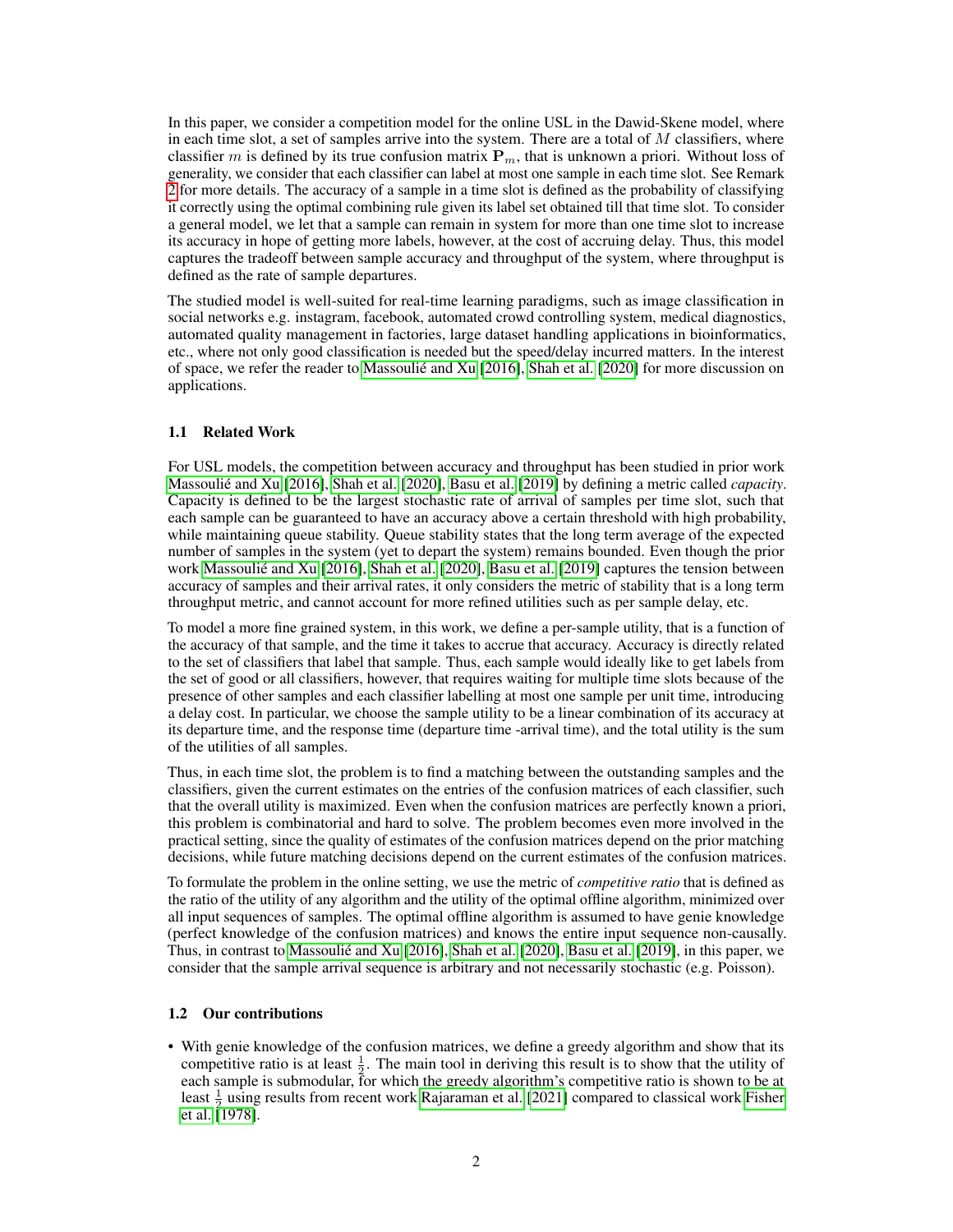- Next, we define a **regret** metric between the greedy algorithm with genie knowledge and the greedy algorithm that has to learn the confusion matrices. We show that if the error between the estimate and the true value of the entries of the confusion matrices is small enough, then the matching decisions made by the greedy algorithm in the genie setting and the greedy algorithm after learning are identical. This allows us to show that the expected regret of the greedy algorithm that learns the confusion matrices is at most  $\mathcal{O}(\log(T))$ , where T is the time horizon.
- Combining the above two results, we get our final result that the competitive ratio of the proposed greedy algorithm that also learns the confusion matrices is at least  $\frac{1}{2} - \mathcal{O}\left(\frac{\log T}{T}\right)$ .
- We also provide experimental results for both the synthetic and the real-world data sets to confirm our theoretical results.

# 2 System Model

We consider the online analogue of the generalized Dawid-Skene model [Dawid and Skene](#page-9-0) [\[1979\]](#page-9-0) for unsupervised classification, similar to [Zhang et al.](#page-10-3) [\[2016\]](#page-10-3), [Liu and Liu](#page-10-5) [\[2015\]](#page-10-5), [Basu et al.](#page-10-12) [\[2019\]](#page-10-12). We consider slotted time, where in each time slot/time t, a (new) set  $A(t)$  of samples arrive.  $S = \bigcup_{t \leq T} A(t)$  is the complete set of samples that arrives over the total time horizon of T slots. For each sample, the true label can take two values  $\{\pm 1\}$ , i.e., a sample can belong to one of two classes  $C_1$  and  $C_2$ . The two class problem is considered for simplicity. All the results of the paper can be extended to multi-class problems with  $K$  classes.

Let  $[M] = \{1, \ldots, M\}$ . There are a total of M classifiers, where the confusion matrix of the  $m^{th}$ classifier is  $P_m$ ,  $m = 1, ..., M$ , where  $P_m(i, j)$  is the probability that the sample's true label is i but is labeled as j by classifier m. Following [Berend and Kontorovich](#page-10-15) [\[2014\]](#page-10-15), we assume that classifier m has a competence level  $p_m$ , which is the probability of making a correct prediction, regardless of the original class. This implies that the confusion matrix  $P_m(i, i) = P_m(j, j) = p_m$ for all  $m, i \neq j$ , i.e.,  $p_m$  is the probability that classifier m labels correctly. The assumption that  $P_m(i, i) = P_m(j, j) = p_m$  is primarily considered since the error probability bounds in closed form [Berend and Kontorovich](#page-10-15) [\[2014\]](#page-10-15) are available only for this case. We also consider that  $\frac{1}{2} < p_m < 1 - \rho < 1$ , i.e., each classifier is better than making a random guess while no classifier is perfect (similar to [Zhang et al.](#page-10-3) [\[2016\]](#page-10-3)).

Remark 1 *The considered model is equivalent to the one-coin model [Zhang et al.](#page-10-3) [\[2016\]](#page-10-3) that is quite popular in the literature, where*  $P_m(i,i) = p_m$  and  $P_m(i,j) = \frac{1-p_m}{K-1}$  for K classes,  $i \in \{1, \ldots, K\}, i \neq j$ . In this paper, we restrict to  $K = 2$ .

We let that the number of samples arriving in each slot  $1 \leq |A(t)| \leq \eta$ , where  $\eta$  is a constant independent of  $T$  and  $M$ . Without loss of generality, we assume that each classifier can label at most one sample per time slot similar to [Basu et al.](#page-10-12) [\[2019\]](#page-10-12). Thus, in each time slot, at most M samples can be labelled.

<span id="page-2-0"></span>**Remark 2** *If classifier* m *can process*  $\gamma > 1$  *samples per time slot, then we make*  $\gamma$  *copies of classifier* m, each with the same confusion matrix  $P_m$ . Since all these  $\gamma$  copies have the same *confusion matrix*  $P_m$ *, the rate at which*  $P_m$  *is learnt is accelerated by a factor of*  $\gamma$ *, since the error bounds on learning the confusion matrix depend on the number of samples seen [Zhang et al.](#page-10-3) [\[2016\]](#page-10-3). Thus with*  $\gamma > 1$ *, the system gets a constant speed up both in terms of learning the confusion matrix*  ${\bf P}_m$  and processing larger number of samples, however, does not change the order wise results we *derive in the paper.*

We follow the model [Basu et al.](#page-10-12) [\[2019\]](#page-10-12), that the true label and the individual classifiers' labels for each sample are generated once and fixed thereafter. Thus, repeatedly assigning a sample to the same classifier yields no benefit.

Let the time slot at which a sample *s exits* the system be  $t_{e,s}$ . Sample *s* exits the system on account of either being labelled by all the  $M$  classifiers or if an algorithm A decides do so. We let new samples arrive at the beginning of the slot, while all exits happen at the end of any slot. Let the set of samples that exits the system at the end of slot t be  $E(t)$ .

Let at the end of slot  $t$ , the set of outstanding samples that have arrived till the beginning of slot  $t$ but have not yet exited the system be  $O(t)$ . Thus,  $O(t) = O(t-1) \cup A(t) \setminus E(t)$ . For each sample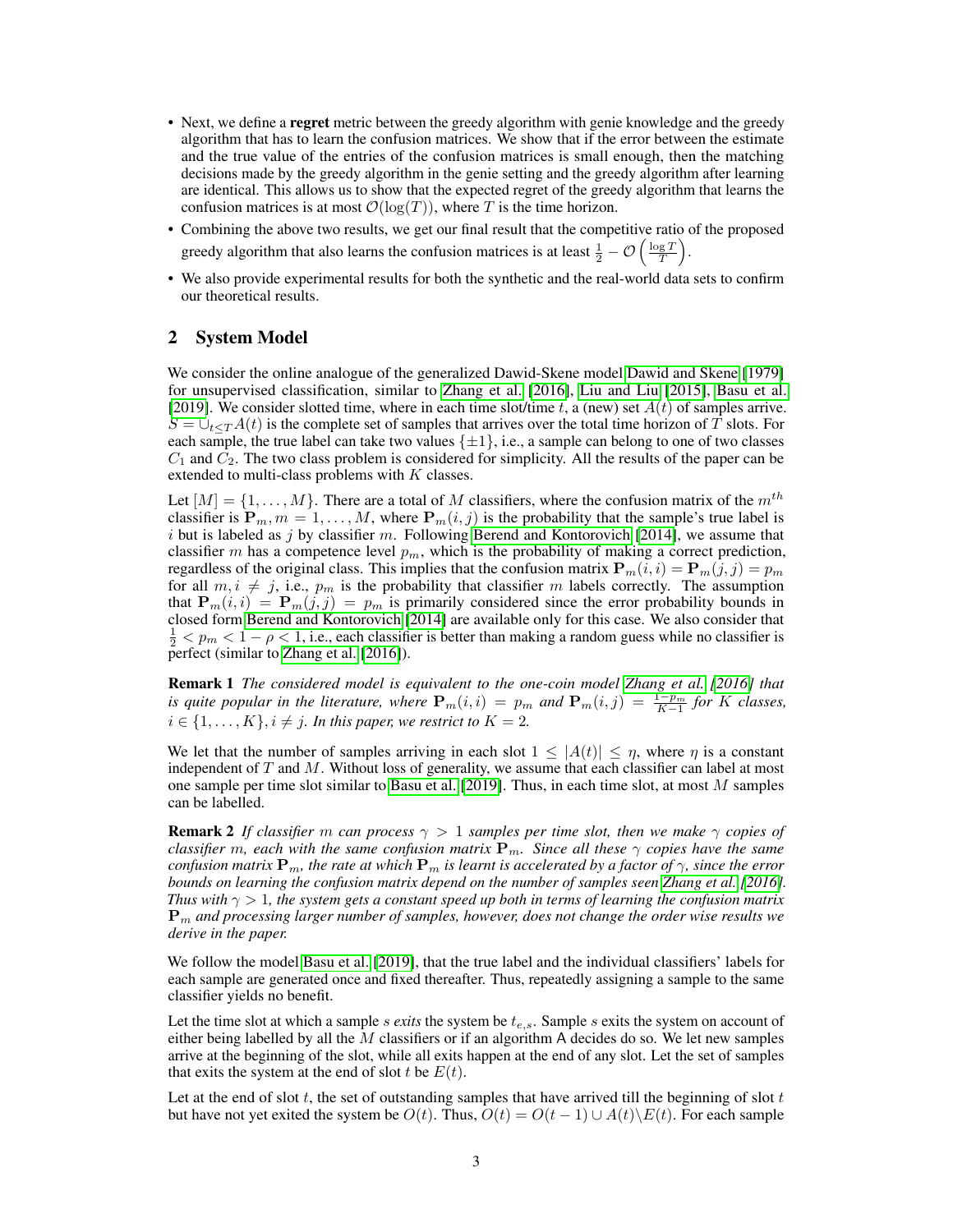$s \in O(t)$ , let the set of classifiers from which it has already got a label by the end of slot t be  $M(s, t) \subseteq [M]$ . In slot  $t + 1$ , for any sample  $s \in O(t) \cup A(t + 1)$ , a label can be obtained from any one of the previously unused classifiers. In particular, in slot  $t + 1$ , for  $s \in O(t)$  from any classifier  $m \notin M(s, t)$ , while for  $s \in A(t + 1)$  from any classifier  $m \in [M]$ .

For  $m \in M(s,t)$ , let  $L_m(s) \in \{\pm 1\}$  be the label obtained from classifier m for sample s. Given the (possibly partial) label set  $M(s, t)$  ( $M(s, t) \subset [M]$ ), the optimal decision rule (called the **weighted majority**) [Liu and Liu](#page-10-5) [\[2015\]](#page-10-5) declares the label of s to be  $+1$  if

<span id="page-3-0"></span>
$$
\sum_{\substack{m \in M(s,t):\\L_{m(s)}=+1}} \log \frac{p_m}{1-p_m} > \sum_{\substack{m \in M(s,t):\\L_m(s)=-1}} \log \frac{p_m}{1-p_m},\tag{1}
$$

and  $-1$  otherwise. Let  $\arccos(M(s, t))$  be the probability that the final label obtained using [\(1\)](#page-3-0) with the label set  $M(s, t)$  is in fact the true label. With the weighted majority rule [\(1\)](#page-3-0), from [Berend and](#page-10-15) [Kontorovich](#page-10-15) [\[2014\]](#page-10-15),

<span id="page-3-1"></span>
$$
1 - \exp^{-\text{err}_{M(s,t)}} \le \text{acc}_s(M(s,t)) \le 1 - \frac{3}{8 \exp^{2\text{err}_{M(s,t)} + 4\sqrt{\text{err}_{M(s,t)}}}}
$$
(2)

where

<span id="page-3-5"></span>
$$
\text{err}_{M(s,t)} = \sum_{m \in M(s,t)} \text{err}_m, \text{ and } \text{err}_m = (p_m - 1/2) \log \frac{p_m}{1 - p_m}.
$$
 (3)

Since the gap between the lower and the upper bound [\(2\)](#page-3-1) on the success probability is a constant, for the purposes of this paper, we let

<span id="page-3-2"></span>
$$
\mathrm{acc}_s(M(s,t)) = 1 - \exp^{-c\mathrm{err}_{M(s,t)}}\tag{4}
$$

for a constant c. We suppress the constant  $c$  for the rest of the theoretical analysis for notational ease.

From [\(4\)](#page-3-2), since  $p_m > 1/2$ , each sample can improve its accuracy by getting labels from as many classifiers as possible. However, since at most  $M$  samples can be labelled in each time slot, each sample can improve its accuracy only at the cost of delay by staying in the system for a longer time.

Definition 3 *For each time slot* t*, any classifier* m *can be assigned to any sample* s*. Thus, we consider the pair*  $(m, t)$  *as the resource block*  $r_{m,t}$ *. Thus in each time slot t, there are* M *resource blocks. Let the collection of all resource block across time horizon* T *be denoted as*  $\mathcal{R} = \{r_{m,t} :$  $m = 1, \ldots, M, t = 1, \ldots, T$ .

<span id="page-3-4"></span>**Definition 4** *For any*  $R \subseteq \mathcal{R}$ *, the utility u of sample s is defined as* 

<span id="page-3-3"></span>
$$
u_s(R \cup \{x\}) = \max\{f_s(R), f_s(R \cup \{x\})\},\tag{5}
$$

*where*

$$
f_s(R) = w_s acc_s(R) - (D(R) - a_s),
$$

*where acc*s(R) *is the probability that the label obtained using* [\(1\)](#page-3-0) *with label set from classifiers belonging to* R *is in fact the true label, while* D(R) *is the index of the latest time slot of any resource block in* R*, that counts the delay experienced by sample* s *if all classifiers of* R *are used for it, where*  $a_s$  *is the arrival time of the sample s, and*  $w_s > 0$  *is the sample weight that trades off the accuracy versus the delay cost.*

Note that expression  $f_s$  is the 'real' utility for sample s, however, it has the property that adding a new resource block  $x$ ,  $f_s$  can remain the same or decrease. This is on account of the classifier belonging to x having being already used in R, thus providing no improvement in  $acc_s$ , or increase in delay because of inclusion of x which increases D, thereby potentially decreasing  $f_s$ . Since any reasonable algorithm will not assign a new resource block to sample  $s$  even when it reduces its utility, the considered definition of utility  $u_s(R \cup \{x\}) = \max\{f_s(R), f_s(R \cup \{x\})\}$  is natural,

Note that with this notation, if the final resource block subset assigned to sample s is  $R_s$ , then the exit time  $t_{e,s} = D(R_s)$  when the sample s exits the system, at which time, possibly  $M(s, t_{e,s}) \subset [M]$ , i.e., sample s is not labeled by all the classifiers.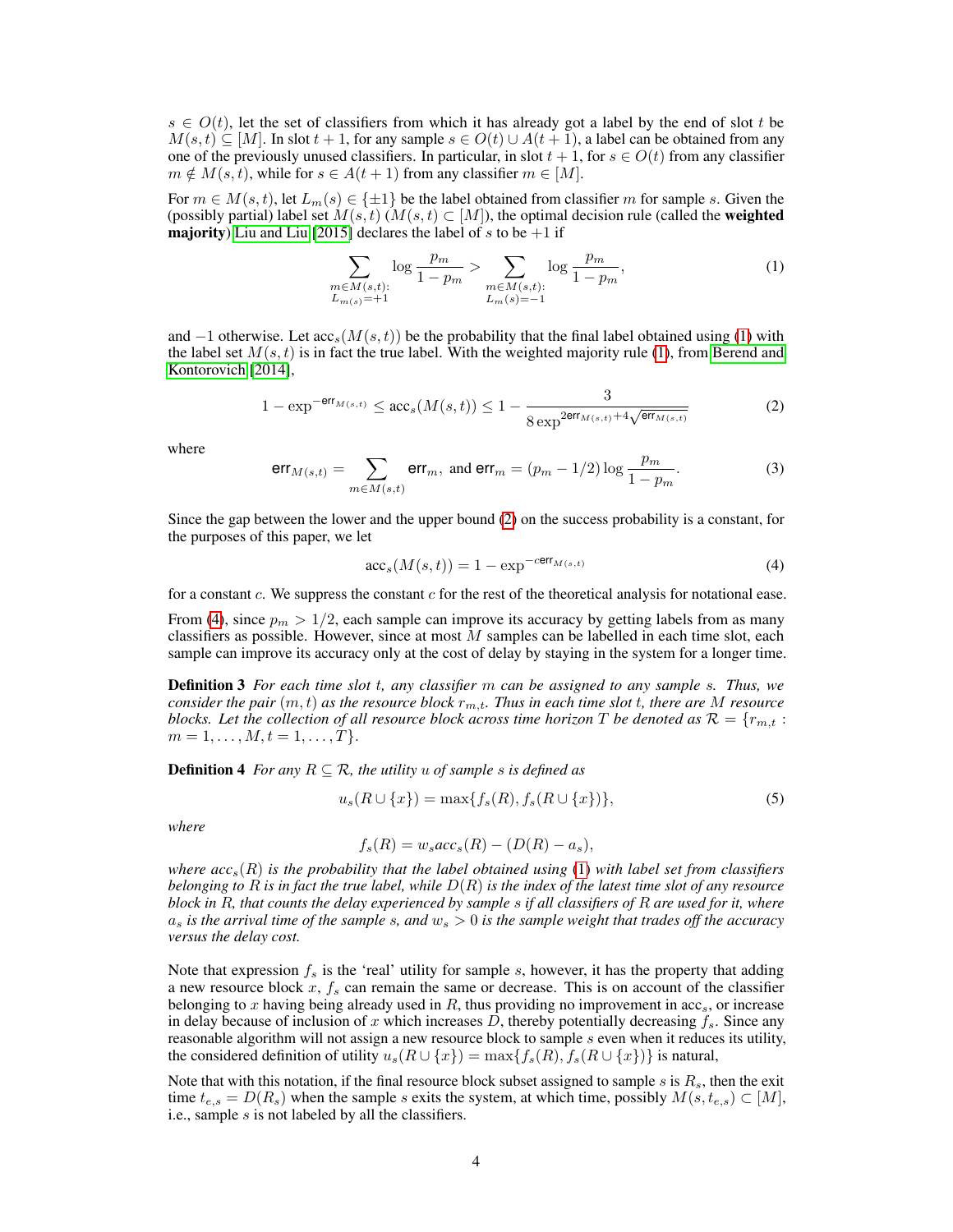Since each classifier can label at most one sample per unit time, we can represent the decision about which sample should be labelled by which classifier at any time, as a bi-partite matching. In particular, let  $\mathcal{M}_t$  be a bi-partite matching between the set of outstanding samples  $\{s : s \in O(t-1) \cup A(t)\}\$ and the set of classifiers [M] at time slot t, where an edge exists between  $s \in O(t-1) \cup A(t)$  and  $m \in [M]$  if  $m \notin M(s, t-1)$ , i.e., sample s has not been labeled by classifier m already. If an edge  $e = (s, m)$  is part of matching  $\mathcal{M}_t$ , then a label is obtained for sample s from classifier m at time slot t.

For any algorithm alg, the objective is to maximize the sum of the utilities [\(5\)](#page-3-3) across the samples, where the decision variables at the beginning of time slot t are i) matching  $\mathcal{M}_t$  between the samples and the classifiers, and ii) the exit time decision  $t_{e,s}$  for each sample s. Note that since  $p'_m s$  are unknown, past matchings  $\mathcal{M}_i$ ,  $i \leq t$  of the algorithm controls the quality of the estimate of  $p_m$  at time t, which consequently impacts the matching decision at time  $t + 1$ , i.e.,  $\mathcal{M}_{t+1}$ . We consider this problem in the online setup, where any algorithm alg has only causal information, i.e., at time slot  $t$ , the algorithm does not know anything about the samples arriving in future (slots  $> t$ ). Formally, the optimization problem is

$$
\mathcal{U} = \max_{\mathcal{M}_t, t_{e,s}} \sum_s u_s,\tag{6}
$$

where decisions are allowed to use only causal information.

The performance metric for an online algorithm is called the competitive ratio, that is defined for an algorithm alg as

$$
r_{\text{alg}} = \min_{\mathcal{I}} \frac{\mathcal{U}_{\mathcal{I}}(\text{alg})}{\mathcal{U}_{\mathcal{I}}(\text{OPT})},\tag{7}
$$

where  $\mathcal{I} = \{A(t)\}\$ is the input sequence of samples, and OPT is the optimal offline algorithm (unknown) that knows the input sequence in advance, and the true value of  $p'_m s$  a priori. The goal is to design an algorithm with as large a competitive ratio as possible.

<span id="page-4-0"></span>We next begin with some preliminaries, that will help us in analysis.

**Definition 5** Let N be a finite set, and let  $2^N$  be the power set of N. A real-valued set function  $f: 2^N \to \mathbb{R}$  is said to be monotone if  $f(S) \leq f(T)$  for  $S \subseteq T \subseteq N$ , and submodular if  $f(S \cup \{i\}) - f(S) \ge f(T \cup \{i\}) - f(T)$  for every  $S \subseteq T \subset N$  and every  $i \notin T$ .

<span id="page-4-3"></span>We first show that the accuracy [\(4\)](#page-3-4) is a sub-modular function.

**Proposition 6** *acc<sub>s</sub>* [\(4\)](#page-3-2) *is a monotone and sub-modular set function.* 

**Proof:** Checking monotonicity of acc<sub>s</sub> is straightforward since  $p_m \geq 1/2$  for all m. Next, we check the sub-modularity of  $\mathrm{acc}_s$ . With slight abuse of notation, from [\(4\)](#page-3-2), the accuracy for sample s with label set  $V \subseteq [M]$  is denoted as

<span id="page-4-2"></span><span id="page-4-1"></span>
$$
\operatorname{acc}_s(V) = 1 - \exp^{-\operatorname{err}_V},\tag{8}
$$

where  $err_V = \sum_{m \in V} err_m$ , and  $err_m = (p_m - 1/2) \log \frac{p_m}{1-p_m}$ . To check that  $acc_s(t)$  is a submodular function in  $M(s, t)$ , we use definition [\(5\)](#page-4-0), and show that  $\mathrm{acc}_s(V \cup \{m\}) - \mathrm{acc}_s(V) \geq$  $\mathrm{acc}_s(V' \cup \{m\}) - \mathrm{acc}_s(V')$  where  $m \notin V, V'$  and  $V \subset V' \subset [M]$ . From [\(8\)](#page-4-1),  $\mathrm{acc}_s(V \cup \{m\})$  –  $\mathrm{acc}_s(V)$ 

$$
= 1 - \exp^{-\text{err}_{V \cup \{m\}}} - \left(1 - \exp^{-\text{err}_{V}}\right),
$$
  
= 
$$
\exp^{-\text{err}_{V}} - \exp^{-\text{err}_{V \cup \{m\}}} = \exp^{-\text{err}_{V}} \left(1 - \exp^{-\text{err}_{m}}\right).
$$
 (9)

Therefore,  $\mathrm{acc}_s(V \cup \{m\}) - \mathrm{acc}_s(V) \geq \mathrm{acc}_s(V' \cup \{m\}) - \mathrm{acc}_s(V')$  where  $m \notin V, V'$  and  $V \subset V' \subset [M]$ , is equivalent to showing  $\exp^{-\textsf{err}_{V}}(1 - \exp^{-\textsf{err}_{m}}) \geq \exp^{-\textsf{err}_{V'}}(1 - \exp^{-\textsf{err}_{m}})$ , which is true since  $V \subset V'$ . The contract of the contract of the contract of the contract of the contract of the contract of the contract of the contract of the contract of the contract of the contract of the contract of the contract of the contrac

Proposition 7 f *is a sub-modular set function.*

Since acc<sub>s</sub> is sub-modular (Proposition [7\)](#page-4-2), and  $(D(R) - a_s)$  is a linear function and hence submodular, the proposition follows since linear combination of sub-modular functions is sub-modular.

Lemma 8 *Utility function* u<sup>s</sup> *is a monotone and sub-modular set function.*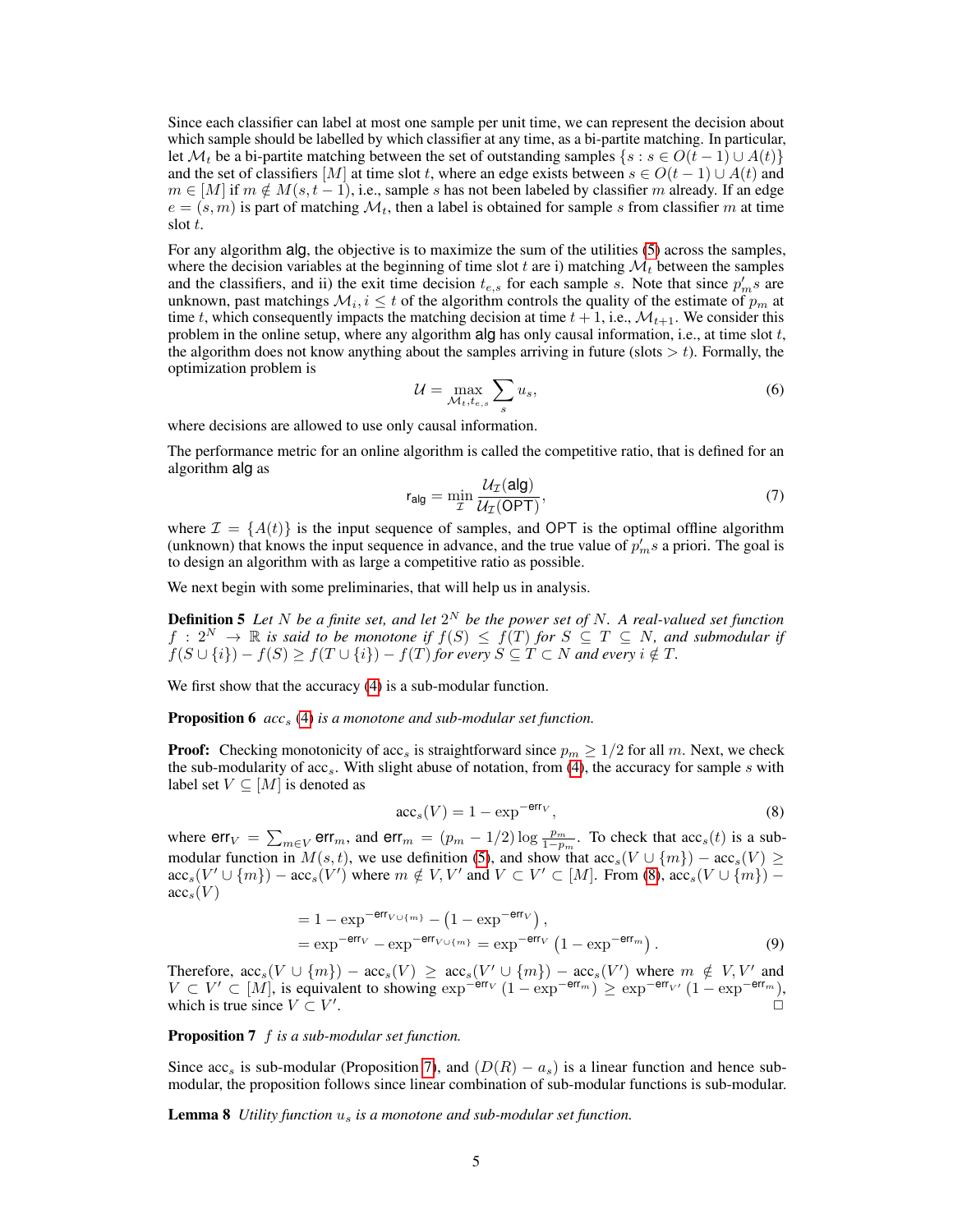**Proof:** For any  $S, x \subset \mathcal{R}$ , by definition,  $u_s(S \cup \{x\}) \ge u_s(S)$ , thus monotonicity is immediate. For sub-modularity, let  $S \subseteq T$  and  $x \notin S, T$ , then consider

$$
u_s(T \cup \{x\}) - u_s(T) = \max\{f(T), f(T \cup \{x\})\} - f(T).
$$

Case I:  $f(T \cup \{x\}) > f(T)$ . In this case, we also get that  $f(S \cup \{x\}) > f(S)$ , since  $\operatorname{acc}_s(S)$  is sub-modular as shown in Proposition [6,](#page-4-3) and  $D(S)$  is additive. Hence,

$$
u_s(S \cup \{x\}) - u_s(S) = \max\{f(S), f(S \cup \{x\})\} - f(S) = f(S \cup \{x\}) - f(S).
$$

Since  $f$  is sub-modular, we also have

$$
f(S \cup \{x\}) - f(S) \ge f(T \cup \{x\}) - f(T).
$$

Thus,  $u_s(T \cup \{x\}) - u_s(T) = f(T \cup \{x\}) - f(T) \leq f(T \cup \{x\}) - f(T) = u_s(S \cup \{x\}) - u_s(S)$ , proving sub-modularity of  $u$ .

Case II  $f(T \cup \{x\}) \le f(T)$ . In this case,  $u_s(T \cup \{x\}) - u_s(T) = 0$ , while by definition  $u_s(S \cup$  ${x}$ ) –  $u_s(S) \ge 0$ . Thus, again we get that  $u_s(T \cup \{x\}) - u_s(T) \le u_s(S \cup \{x\}) - u_s(S)$  proving sub-modularity of  $u$ .

Using these preliminaries, we next propose algorithms and bound their competitive ratios.

# 3 Algorithms

#### 3.1 Genie Setting

**Definition 9** Let  $\mathbf{1}_{s,m,t} = 1$  *if sample s is matched to resource block*  $r_{m,t}$ *, classifier* m *in slot* t *(called assignment), and zero otherwise. Any classifier cannot be matched to more than one sample in* each slot, i.e., for each  $m$ ,  $\sum_{s \in O(t-1) \cup A(t)} \mathbf{1}_{s,m,t} \leq 1, \ \forall \ t.$  Let the complete sample-classifier-slot assignment be defined as  $A = \cup_{s,m,t} \{1_{s,m,t}\}\$  and its restriction for sample s be  $\mathcal{A}_s$ .

To define the algorithm, it is useful to write the increments of  $\mathcal{U}(\mathcal{A})$  as  $\sigma(1_{s,m,t}|\mathcal{A}) := \mathcal{U}(1_{s,m,t} \cup$  $\mathcal{A}$ ) − U( $\mathcal{A}$ ) obtained via incrementing the current solution  $\mathcal{A}$  with an additional assignment  $\mathbf{1}_{s,m,t}$ (matching sample s with classifier m in slot t) to completely describe the utility function  $\mathcal{U}$  in a compact form.

We propose a simple greedy algorithm (Algorithm [1\)](#page-6-0), that on arrival of each new sample  $s$ , creates M (equal to the number of classifiers) copies of that sample  $s_1, \ldots, s_M$ . To model the restriction that a sample can be labeled by a classifier at most once, we enforce a constraint that any  $k \leq M$ copies of any sample have to be assigned to  $k$  distinct classifiers, while the copies themselves are indistinguishable. For example, if  $M = 2$  with classifiers  $m_1$  and  $m_2$ , the two copies of sample s are  $s_1, s_2$ . Then  $(s_1, m_1), (s_2, m_2)$  or  $(s_1, m_2)(s_2, m_1)$  are the only two valid sample-classifier assignments possible, which could be done over different slots.

For sample  $s^j$ , at time t, let the set  $M(s^j, t) \subseteq [M]$  be the set of classifiers for which at least one copy of  $s^j$  has already been assigned to some  $m \in M(s^j, t)$  at of before time t. Thus,  $M(s^j, t)$  is the set of ineligible classifiers for any copy of sample  $s^j$  in future. A classifier m is defined to be *eligible* for sample  $s^j$  at time t if  $m \notin M(s^j, t)$ .

A classifier  $m$  is defined to be *free* at time slot  $t$ , if there is no sample that has been assigned to it at time slot t so far. Let the set of free classifiers at time t be  $F(t) \subseteq [M]$ , where an element  $f \in F(t)$ is  $f = m$ .

With the knowledge of  $p_m$ , the proposed greedy algorithm (Algorithm [1\)](#page-6-0) orders the classifiers in decreasing order of their accuracies  $p_m$ . For each time slot t, the algorithm picks a free classifier (in order) and assigns that sample copy to it, among the outstanding ones that are eligible, that maximizes the incremental utility  $\sigma(1_{s,m,t}|\mathcal{A})$  given prior assignment A, *as long as the increment*  $\sigma(1_{s,m,t}|\mathcal{A})$ *is positive*.

<span id="page-5-0"></span>A sample  $s^j$  exits the system as soon as its incremental valuation over all its outstanding copies turns non-positive over all possible eligible classifiers in the current and the future time slots. Note that if the incremental valuation of assigning a sample copy  $s_i^j$  to classifier m is non-positive at time slot t, then it remains non-positive for any time  $t' \geq t$ . So the exit decision can be computed efficiently.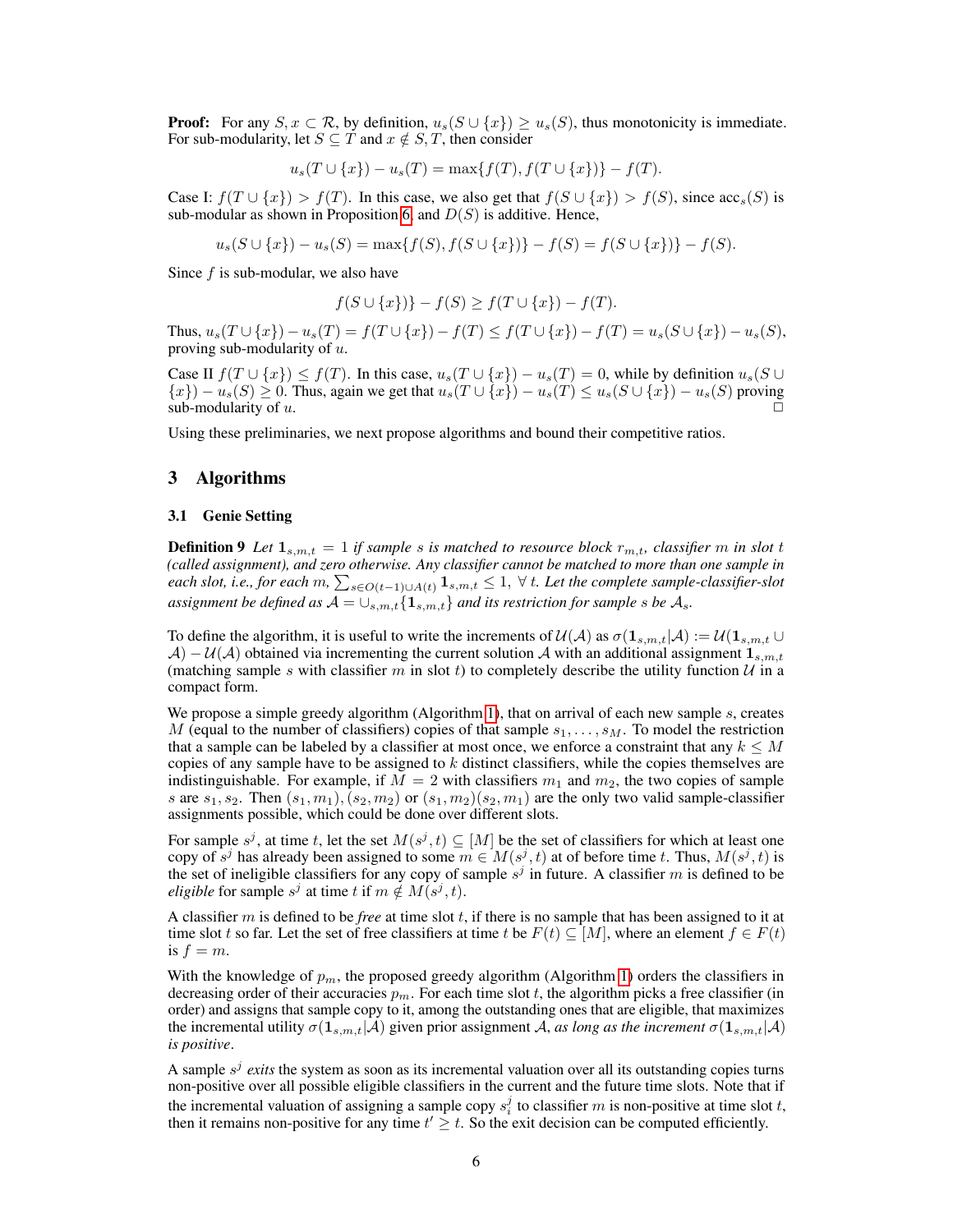<span id="page-6-0"></span>Algorithm 1 Greedy Algorithm

1: **Input** Confusion Matrices  $P_m, m \in [M]$ 2: **Initialize:**  $\mathcal{A} = \emptyset$ ,  $O(0) = \emptyset$ ,  $i = 0$ , 3: for  $t = 1 : T$  do 4: Set of free classifiers  $F(t) = \{m \in [M]\}$  for time slot t<br>5: New samples  $s \in A(t)$  arrive, make M copies  $s_1, \ldots, s_n$ New samples  $s \in A(t)$  arrive, make M copies  $s_1, \ldots, s_M$  for each  $s \in A(t)$ 6:  $B(t) = \{s_1^i \dots s_M^i, s^i \in A(t)\} \cup O(t-1)$  %  $B(t)$  is the set of outstanding sample copies. 7: For sample  $s^j$ ,  $M(s^j, t) \subseteq [M]$  set of classifiers for which at least one copy of  $s^j$  has been assigned to it 8: for  $m \in F(t)$  in decreasing order of  $p_m$  do 9: Set of eligible sample copies assignable to classifier  $m$ ,  $Z_m = \{s_k^j \in B(t) | m \notin \mathbb{R}^d\}$  $M(s^j,t)\}$ 10: **if**  $\max_{s_j^k \in Z_m} \sigma(\mathbf{1}_{\{s_j^k, m, t\}} | \mathcal{A}) \leq 0$  **then** 11: Break; 12: else 13: Allocate copy  $s_r^{\ell} \in Z_m$  to classifier m where  $s_r^{\ell} = \underset{s_j^k \in Z_m}{\operatorname{argmax}}$  $\sigma(\mathbf{1}_{\{s_j^k,m,t\}}|\mathcal{A})$ 14: Tie: broken arbitrarily 15:  $A \leftarrow A \cup \{s_r^{\ell}, m, t\}, F(t) \leftarrow F(t) \setminus \{m\}$  where  $s_r^{\ell}$  for some r is chosen in Step 16. 16:  $M(\ell, t') \leftarrow M(\ell, t') \cup \{m\}, \forall t' \geq t$ 17:  $B(t) \leftarrow B(t) \setminus \{s_j^k\}, O(t) \leftarrow B(t)$ 18: end if 19: end for 20: All sample copies  $s_k^j \in O(t)$  exit for which  $\max_{s_j^k \in Z_m, m \in [M], t' \ge t} \sigma(\mathbf{1}_{\{s_j^k, m, t'\}} | \mathcal{A}) \le 0$ 21: end for 22: Return A

Theorem 10 *For Problem* ??*, let the online assignment generated by Algorithm [1](#page-6-0) (with true value of*  $p_m$  known to it) be  $A^g$  and the OPT assignment be  $A^{OPT}$ , then we have that:  $U_{\mathcal{I}}(A^g) \geq \frac{U_{\mathcal{I}}(A^{OPT})}{2}$ *for any input*  $\mathcal{I} = \{A(t)\}.$ 

The above description is complete for Algorithm [1](#page-6-0) as long as it knows the exact values of the entries of the confusion matrices  $p_m$ . In practice, they are unknown and need to be learnt. Suppose we use Algorithm [1](#page-6-0) in the realistic setting when a learning module is used to estimate  $p_m$ . In this case, the estimate of  $p_m$  at time t depends on the history of the matching decisions, which in turn depends on the prior estimate of  $p_m$ . This joint learning and matching aspect makes the problem interesting.

Next, to handle this joint learning and matching aspect, we define a regret metric, that will compare the performance of Algorithm [1](#page-6-0) with genie access (true knowledge of  $p_m$ ), and another matching algorithm A, where the value of  $p_m$  is estimated from prior matching information, and then used for matching.

For an algorithm A, let  $\hat{p}_m(t)$  be the estimated value of the true  $p_m$  at time t. For the genie setting,  $\hat{p}_m(t) = p_m$  for all t. Let the output (assignments made) at time t with Algorithm [1](#page-6-0) be  $\mathcal{A}^g(t)$  that uses true value of  $p_m$ , while the output of any Algorithm A at time t be  $\mathcal{A}(t)$  that uses  $\hat{p}_m(t)$ . Then the regret for algorithm A is defined as

<span id="page-6-1"></span>
$$
Regret(A, T) = \sum_{t=1}^{T} \mathcal{U}(\mathcal{A}^g(t)) - \mathcal{U}(\hat{\mathcal{A}}(t)),
$$
\n(10)

where the total time horizon is T. Our goal is to show that the Regret(A,  $T$ ) =  $o(T)$  for a certain learning algorithm A that is obtained by prefixing a learning component with Algorithm [1.](#page-6-0)

Towards that end, next, we obtain a structural result about Algorithm [1](#page-6-0) in Lemma [11.](#page-7-0) For a sample s, let  $s_1, \ldots, s_M$  be its M copies which can be assigned to M distinct classifiers. Since the M copies of a sample are indistinguishable, without loss of generality, we let the sample copies are assigned in order of their index, i.e.,  $s_i$  is assigned before  $s_j$  if  $i < j$ . Let at time t,  $s_{k(t)}$  be the copy of sample s with the largest index that has already been assigned to some classifier m at time  $t_{k(t)} \leq t$ , and the set of classifiers that have been matched to the  $k(t)$  copies of sample  $s, s_1 \ldots s_{k(t)}$ , be  $M(s, t)$ .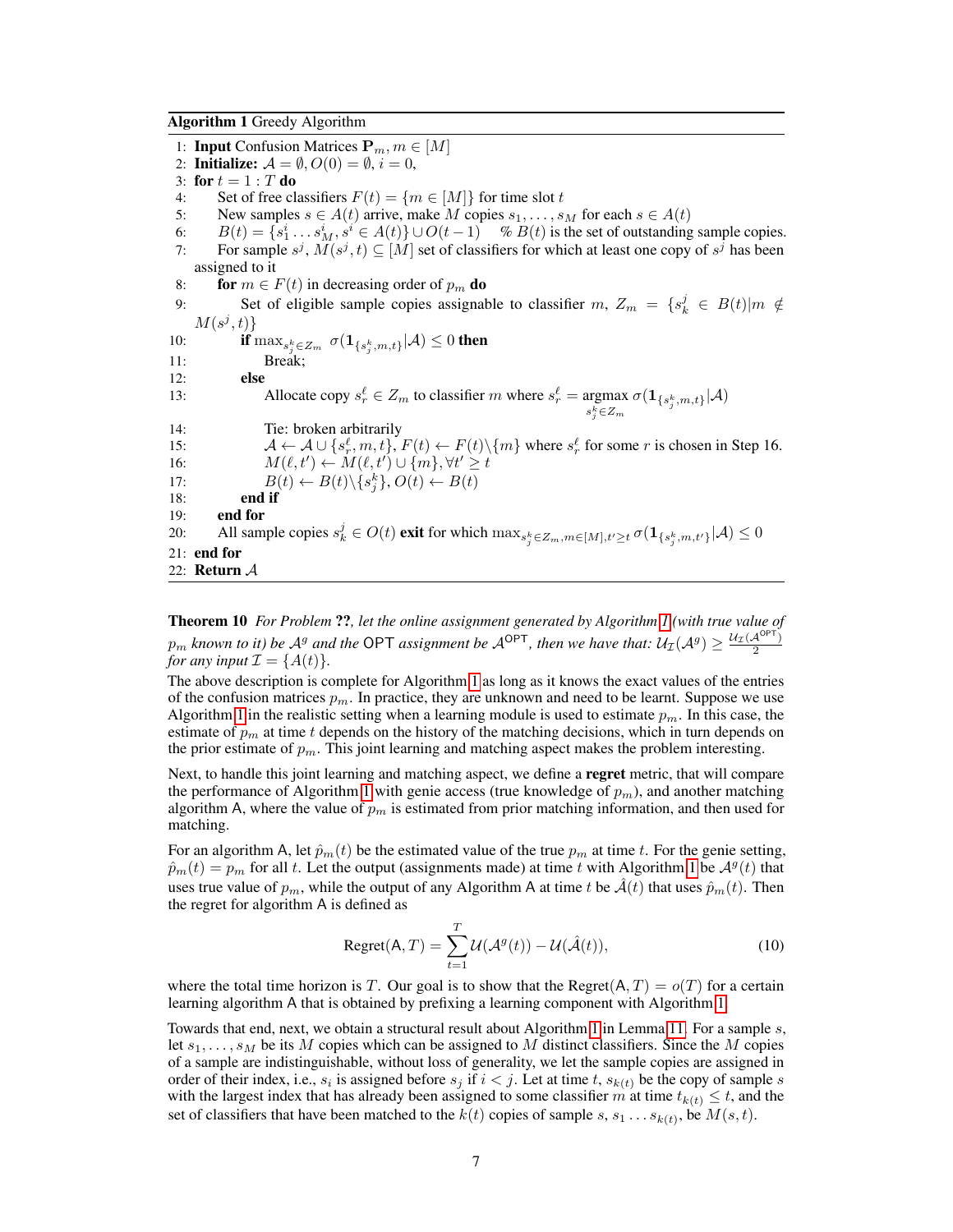Using [\(3\)](#page-3-5), the incremental utility of assigning next sample copy  $s_{k(t)+1}$  to a free classifier that is also eligible  $m' \notin M(s, t')$  at time  $t' \ge t$  is  $\rho_{s,m',t'} = (w_s \exp^{-\text{err}_{M(s, t')}} (1 - \exp^{\text{err}_{m'}}) - (t' - t_{k(t)}))$ . Consider the difference of incremental utility  $\rho_{s,m',t'}$  of assigning a copy  $s^i_{k(t)}$  of sample  $s^i$ , and  $s^j_k$  $k(t)$ of sample  $s^j$ , to some free and eligible classifier m' at time  $t' \ge t$ ,  $m' \notin M(s^i, t') \cap M(s^j, t')$  and call it  $\Delta_{ij} = \rho_{s^i,m',t'} - \rho_{s^j,m',t'}$ . Let  $\Delta = \min_X \Delta_{i,j}$ , where set  $X = \{i \neq j, M(s^i, t'), M(s^j, t') \subseteq$  $[M], m \notin M(s^i, t') \cap M(s^j, t'), w_{s^i}, w_{s^k}$ , all pairs of contending sample copies.  $\Delta$  is the minimum gap in the difference of incremental utility of any two copies belonging to two distinct samples. This definition is similar to the difference of the expected values of the top two arms in the multi-arm bandit settings [Auer et al.](#page-10-16) [\[2002\]](#page-10-16), that controls the regret.

Let the output (assignments made) of Algorithm [1](#page-6-0) with input  $p_m$  and  $\hat{p}_m$  be  $\mathcal{A}^g$  and  $\hat{\mathcal{A}}^g$ , respectively. In the next Lemma, we show that if  $\hat{\text{err}}_m$  ([\(3\)](#page-3-5) with  $p_m = \hat{p}_m$ ), is close enough to  $\text{err}_m$  for each classifier m, in terms of  $\Delta$ , then the assignments  $\mathcal{A}^g$  and  $\hat{\mathcal{A}}^g$  are identical,

**Lemma 11** Let for the estimated value of  $\hat{\mathbf{e}}$ rr<sub>m</sub> ([\(3\)](#page-3-5) with  $p_m = \hat{p}_m$ ), the error bound be  $|\hat{\mathbf{e}}$ rr<sub>m</sub> –  $err_m| \leq \Delta/(6w_{\text{max}} 2^M)$ , where  $w_{\text{max}} \geq w_s \,\forall s$ , an upper bound on the weight of any sample. Then  $A<sup>g</sup> = \hat{A}<sup>g</sup>$ , and consequently the utilities of  $A<sup>g</sup>$  and  $\hat{A}<sup>g</sup>$  are the same.

The way to think about this result is that Algorithm [1](#page-6-0) is indifferent to errors in the input  $p_m$  as long as they are 'sufficiently' small. Lemma [11](#page-7-0) is a non-trivial result, since intuitively an algorithm need not satisfy this property. The proof crucially depends on the greedy nature (on incremental utility) of assignment decisions by Algorithm [1.](#page-6-0) We are going to use Lemma [11](#page-7-0) to connect the decisions and utility of (genie) Algorithm [1](#page-6-0) and (realistic) Algorithm [2](#page-7-1) (proposed next) since effectively they only differ in their input about the values of  $p_m$ , similar to Lemma [11.](#page-7-0)

## 3.2 Greedy Algorithm with Learning

Consider the following greedy matching algorithm (Algorithm [2\)](#page-7-1), whose operation is divided in two phases. The first phase is dedicated for pure learning (used to learn  $p_m$ ), where procedure Online 3: for  $t = 1 : T_L$  do Learn is executed for time interval  $[0, T<sub>L</sub>]$ . In the <sup>4:</sup> learning phase, for each  $t \leq T_L$  one sample from <sup>5:</sup> the arriving set  $A(t)$  is randomly chosen for learn- <sup>6:</sup> ing, and the remaining samples exit without being labelled. The second phase is dedicated for greedy matching (follows greedy algorithm (Algorithm [1\)](#page-6-0)) assuming the the learnt values of  $p_m$  in the first <sup>10:</sup> while  $T_L < t \leq T$  do phase are in fact the true values.

<span id="page-7-1"></span><span id="page-7-0"></span>Algorithm 2 Greedy Algorithm With Learning

- 1: Phase I % Learning
- 2: Set of samples  $S_L = \emptyset$  to be sent for learning
- set of samples  $A(t)$  arrive
- Randomly select one sample  $s \in A(t)$
- $S_L = S_L \cup \{s\}$
- 7: end for
- 8:  $\{\mathbf P_m, m \in [M]\} = \text{Online Learn}(S_L)$
- 9: Phase II % Matching
- 
- 11: Follow Algorithm [1](#page-6-0) with  $\hat{\mathbf{P}}_m$  to get A
- 12: end while
- 13: Return A

<span id="page-7-2"></span>We next describe the learning algorithm On-line Learn for our setup (also called the one coin model) that is the same as Algorithm 2 [Zhang et al.](#page-10-3) [\[2016\]](#page-10-3) using the following definitions. Let the set of all arriving samples be S and the number of classes be  $K$ . In this paper, we consider only  $K = 2$ . For any sample  $s \in S$ ,  $L_m(s)$  be the label obtained from classifier m. For any two classifiers  $m, m'$ , let  $N_{mm'} = \frac{K-1}{K}$  $\left( \frac{\sum_{s=1}^{|S|} \mathbf{1}_{L_m(s) = L_{m'}(s)}}{|S|} - \frac{1}{K} \right)$ ) and for any classifier i, m and  $m'$ ,  $(m_i, m'_i)$  =  $\arg \max_{(m,m')} \{ |N_{mm'}| : m \neq m' \neq i \}.$  Let  $1_{L_m(s)=k}$  if the  $m^{th}$  classifier's label for sample s is  $k$ . The main Theorem of this paper is as follows.

**Algorithm 3** Online Learn  
\n1: Input : Observed labels 
$$
L_m(s), m \in [M], s \in
$$
  
\n*S*, number of classes *K*  
\n2: Initialize  $\hat{p}_i = \frac{1}{K} + sign(N_{im_1}) \sqrt{\frac{N_{im_i} N_{im'_i}}{N_{m_im'_i}}}$   
\n3: If  $\frac{1}{M} \sum_{i=1}^{M} \hat{p}_i \ge 1/K$ , then  $\hat{p}_i = \frac{2}{K} - \hat{p}_i$  for  
\nall  $i \in [M]$   
\n4: Iteratively execute the following three steps  
\n5:  $q_{sk} \propto \exp(\sum_{i=1}^{M} \mathbf{1}_{L_i(s)=k} \log(\hat{p}_i))$   
\n6:  $+ \mathbf{1}_{L_i(s) \ne k} \log \left(\frac{1-\hat{p}_i}{K-1}\right))$   
\n7: Normalize  $q_{sk}$  such that  $\sum_{k=1}^{K} q_{sk} = 1$   
\n8:  $\hat{p}_i = \frac{1}{|S|} \sum_{s=1}^{|S|} \sum_{k=1}^{K} q_{sk} \mathbf{1}_{L_i(s)=k}$   
\n9: Output  $\hat{p}_i, i \in [M]$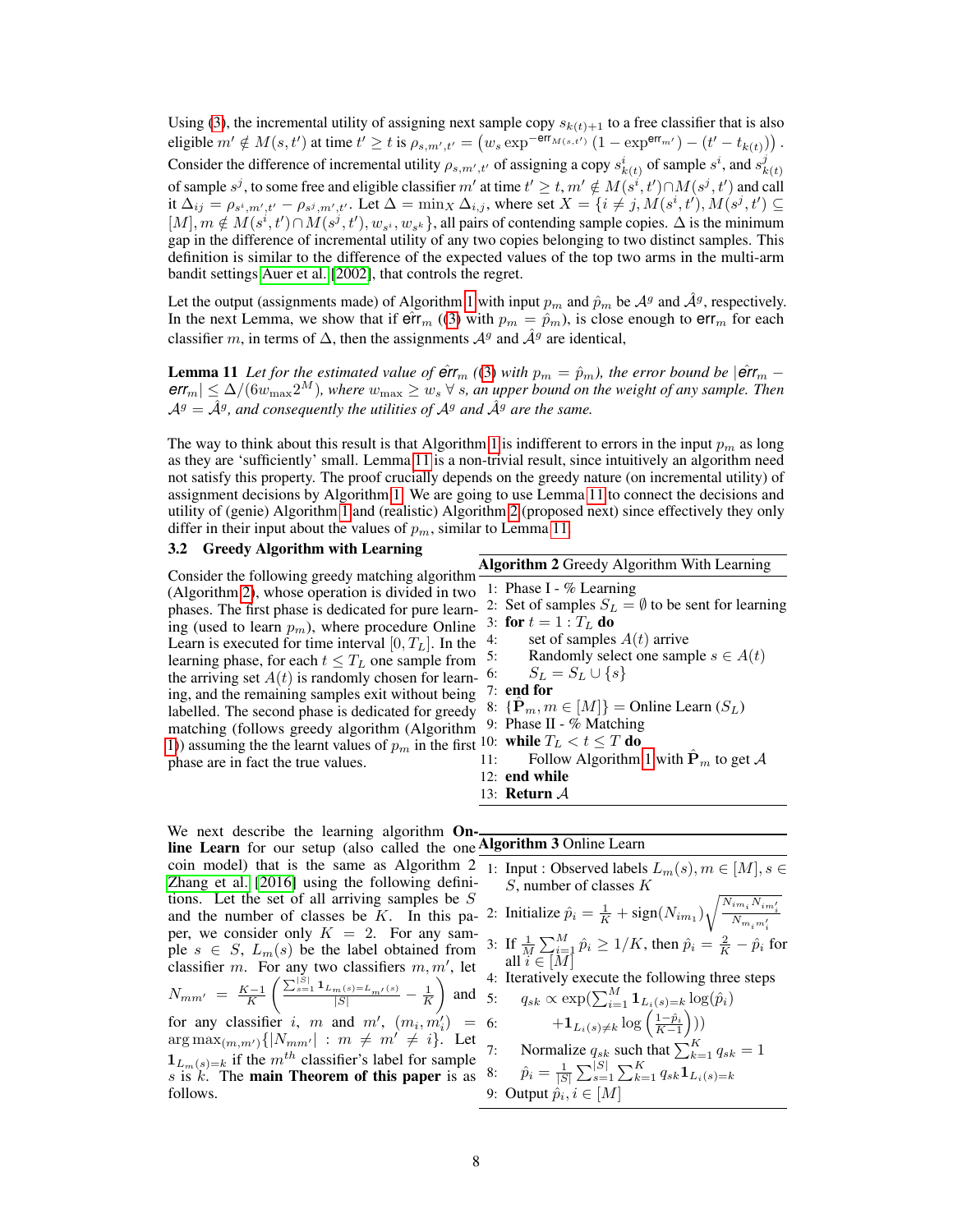

Figure 1: Regret and competitive ratio for Algorithm [2](#page-7-1) and Algorithm [1](#page-6-0) with synthetic data

**Theorem 12** *Choosing*  $T_L = \Theta(\log T)$ *, the competitive ratio of Algorithm* [2](#page-7-1) *is at least*  $\frac{1}{2}$  –  $\mathcal{O}\left(\frac{\log T}{T}\right)$ .

# 4 Experiments

In this section, we provide the empirical study comparing the competitive ratio and the regret between Algorithm [1](#page-6-0) and [2.](#page-7-1) Ideally, we would like to include the optimal algorithm as well, however, since it is unknown, we have to preclude that. We perform three sets of experiments, first on synthetic dataset, and next two on real datasets, the binary Bird dataset [Welinder et al.](#page-10-17) [\[2010\]](#page-10-17) which has labels of bird species, and the multi-class DOG dataset [Deng et al.](#page-10-18) [\[2009\]](#page-10-18) which has labels for the dog breeds.

For all the experiments, the utility with Algorithm [1](#page-6-0) is computed assuming the true values of confusion matrices are available at the first slot, while for Algorithm [2,](#page-7-1) the first  $T_L$  slots are used for learning the confusions matrices, the utility is computed over the remaining  $T - T<sub>L</sub>$  slots using the learnt confusion matrices.

**Synthetic Data:** We consider  $M = 30$  classifiers/workers, and samples arrive over the time horizon T. We consider that each sample can belong to either of two classes  $\{1, 2\}$ , and the true label of each sample is  $\{1, 2\}$  with equal probability. The number of incoming samples in a slot follows a Poisson distribution with rate 5, and the sample weights  $w_s$  are chosen uniformly randomly from the set [3, 4, . . . , 10]. For each classifier, the  $2 \times 2$  confusion matrix is generated as follows: the diagonal entries  $\mathbf{P}_m(i, i)$  is given by  $p_m = 0.9 - 0.005 \times m$ ,  $m = 1, \dots, 30$ , and the off-diagonal entries of  ${\bf P}_m$  are obtained as  $1 - p_m$ .

In Fig. [4,](#page-16-0) we plot the regret (normalized with the average number of samples arriving per time slot, and average weight of any sample to identify the scaling with  $T$ ) and the competitive ratio between Algorithm [1](#page-6-0) and Algorithm [2,](#page-7-1) as a function of time horizon  $T$ , where for each value of T, the best (numerically optimized) learning interval  $T<sub>L</sub>$  is found. Fig. [4](#page-16-0) shows that the simulated performance is better than the theoretical results; regret is  $o(\log T)$  and the competitive ratio is at least  $1/2 - \log(T)/T$ .

Real Data Sets: Next, we use real two datasets, the Bird dataset [Welinder et al.](#page-10-17) [\[2010\]](#page-10-17) that has  $M = 39$  classifiers/workers, and  $|S| = 108$  samples in total, and the DOG dataset [Deng et al.](#page-10-18) [\[2009\]](#page-10-18) for which we take  $M = 90$  classifiers and  $|S| = 798$  samples in total. We modified the multi-class DOG dataset to a binary dataset by clubbing classes 1, 2 as class 1 and classes 3, 4 as class 2. In Figs. [7](#page-17-0) and [9,](#page-18-0) we plot the regret (normalized) and the competitive ratio between Algorithm [1](#page-6-0) and Algorithm [2,](#page-7-1) as a function of time horizon T, where for each value of T, the best learning interval  $T_L$ is found. More detailed results on best  $T_L$  etc. can be found in the Appendix.

## 5 Conclusions

In this paper, we have considered a novel online competition model between samples in a unsupervised learning setup. Each arriving sample would like to get labelled by as many classifiers as possible to increase its accuracy while incurring the smallest delay. Each classifier, however, can label at most one sample per unit time slot, and this creates a tension between accuracy of a sample and the delay it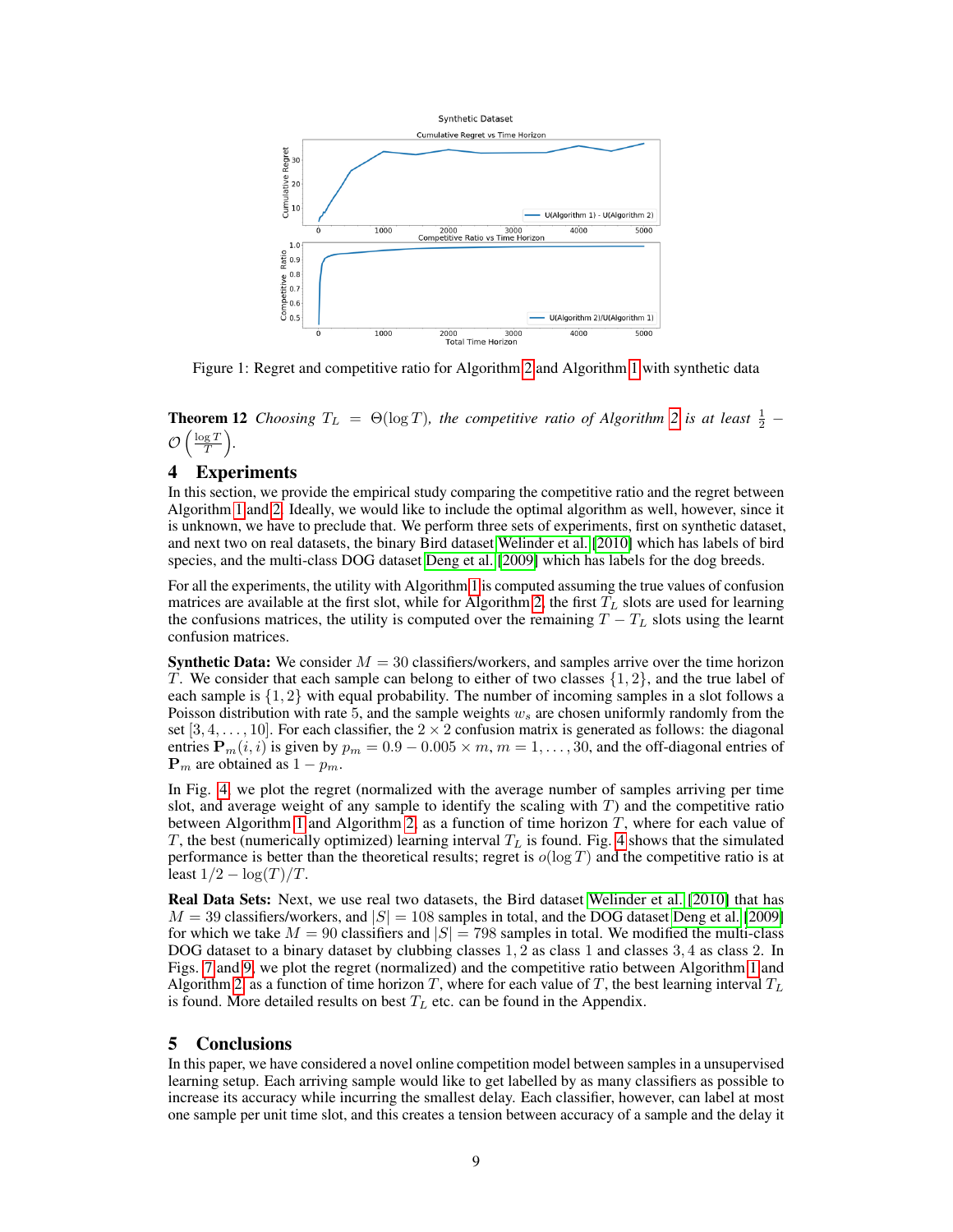

Figure 2: Regret and competitive ratio for Algorithm [2](#page-7-1) and Algorithm [1](#page-6-0) with Bird data set



Figure 3: Regret and competitive ratio for Algorithm [2](#page-7-1) and Algorithm [1](#page-6-0) with DOG data set

incurs to achieve that accuracy. Each classifier is characterized by its confusion matrix, which has to be learnt as part of the problem. The problem is challenging since the matching decisions that assign samples to classifiers depends on the knowledge of the confusion matrix, and the quality of estimated confusion matrix depends on the past matching decisions. We present a two phased algorithm, where in the first phase confusion matrices are learnt, which are then used by a greedy algorithm to assign samples to classifers that maximize the incremental utility. Using the submodularity of the utility function, we show that the competitive ratio of the proposed algorithm is close to  $1/2$ .

# References

- <span id="page-9-0"></span>Alexander Philip Dawid and Allan M Skene. Maximum likelihood estimation of observer error-rates using the em algorithm. *Journal of the Royal Statistical Society: Series C (Applied Statistics)*, 28 (1):20–28, 1979.
- <span id="page-9-1"></span>Hongwei Li, Bin Yu, and Dengyong Zhou. Error rate bounds in crowdsourcing models. *arXiv preprint arXiv:1307.2674*, 2013.
- <span id="page-9-2"></span>Vikas C Raykar, Shipeng Yu, Linda H Zhao, Gerardo Hermosillo Valadez, Charles Florin, Luca Bogoni, and Linda Moy. Learning from crowds. *Journal of Machine Learning Research*, 11(4), 2010.
- <span id="page-9-3"></span>Uri Shaham, Xiuyuan Cheng, Omer Dror, Ariel Jaffe, Boaz Nadler, Joseph Chang, and Yuval Kluger. A deep learning approach to unsupervised ensemble learning. In *International conference on machine learning*, pages 30–39, 2016.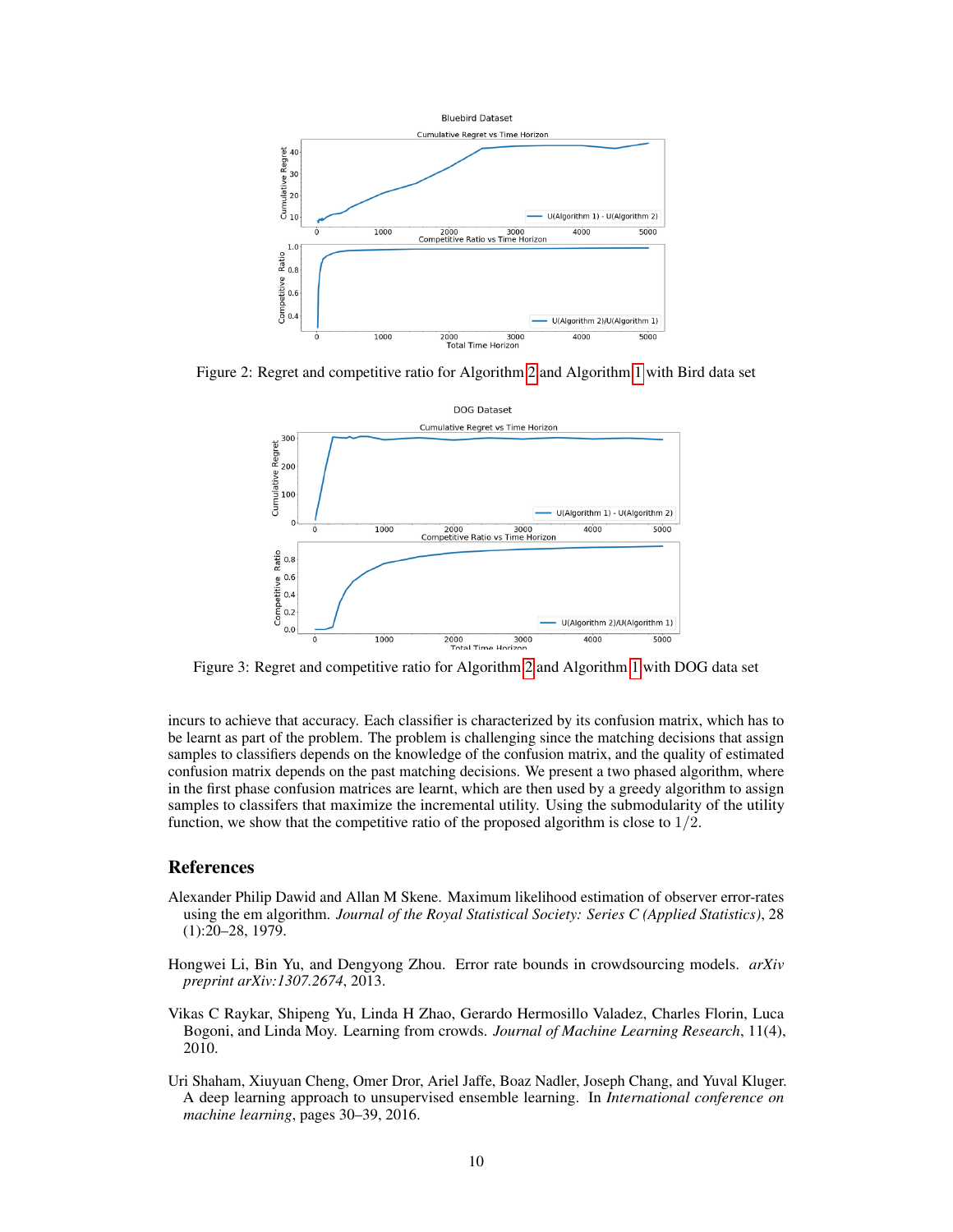- <span id="page-10-0"></span>David R Karger, Sewoong Oh, and Devavrat Shah. Iterative learning for reliable crowdsourcing systems. In *Advances in neural information processing systems*, pages 1953–1961, 2011.
- <span id="page-10-1"></span>Chien-Ju Ho and Jennifer Wortman Vaughan. Online task assignment in crowdsourcing markets. In *Twenty-sixth AAAI conference on artificial intelligence*, 2012.
- <span id="page-10-2"></span>Nagarajan Natarajan, Inderjit S Dhillon, Pradeep K Ravikumar, and Ambuj Tewari. Learning with noisy labels. In *Advances in neural information processing systems*, pages 1196–1204, 2013.
- <span id="page-10-3"></span>Yuchen Zhang, Xi Chen, Dengyong Zhou, and Michael I Jordan. Spectral methods meet em: A provably optimal algorithm for crowdsourcing. *The Journal of Machine Learning Research*, 17(1): 3537–3580, 2016.
- <span id="page-10-4"></span>Jacob Whitehill, Ting-fan Wu, Jacob Bergsma, Javier R Movellan, and Paul L Ruvolo. Whose vote should count more: Optimal integration of labels from labelers of unknown expertise. In *Advances in neural information processing systems*, pages 2035–2043, 2009.
- <span id="page-10-5"></span>Yang Liu and Mingyan Liu. An online learning approach to improving the quality of crowd-sourcing. *ACM SIGMETRICS Performance Evaluation Review*, 43(1):217–230, 2015.
- <span id="page-10-6"></span>Xiaowen Gong and Ness Shroff. Incentivizing truthful data quality for quality-aware mobile data crowdsourcing. In *Proceedings of the Eighteenth ACM International Symposium on Mobile Ad Hoc Networking and Computing*, pages 161–170, 2018.
- <span id="page-10-7"></span>Alessandro Nordio, Alberto Tarable, Emilio Leonardi, and Marco Ajmone Marsan. Selecting the topquality item through crowd scoring. *ACM Transactions on Modeling and Performance Evaluation of Computing Systems (TOMPECS)*, 3(1):1–26, 2018.
- <span id="page-10-8"></span>David R Karger, Sewoong Oh, and Devavrat Shah. Budget-optimal task allocation for reliable crowdsourcing systems. *Operations Research*, 62(1):1–24, 2014.
- <span id="page-10-9"></span>Victor S Sheng, Foster Provost, and Panagiotis G Ipeirotis. Get another label? improving data quality and data mining using multiple, noisy labelers. In *Proceedings of the 14th ACM SIGKDD international conference on Knowledge discovery and data mining*, pages 614–622, 2008.
- <span id="page-10-10"></span>Laurent Massoulié and Kuang Xu. On the capacity of information processing systems. In *Conference on Learning Theory*, pages 1292–1297, 2016.
- <span id="page-10-11"></span>Virag Shah, Lennart Gulikers, Laurent Massoulié, and Milan Vojnovic. Adaptive matching for expert ´ systems with uncertain task types. *Operations Research*, 2020.
- <span id="page-10-12"></span>Soumya Basu, Steven Gutstein, Brent Lance, and Sanjay Shakkottai. Pareto optimal streaming unsupervised classification. In *International Conference on Machine Learning*, pages 505–514, 2019.
- <span id="page-10-13"></span>Nived Rajaraman, Rahul Vaze, and Goonwanth Reddy. Not just age but age and quality of information. *IEEE Journal on Selected Areas in Communications*, 39(5):1325–1338, 2021.
- <span id="page-10-14"></span>Marshall L Fisher, George L Nemhauser, and Laurence A Wolsey. An analysis of approximations for maximizing submodular set functions?ii. In *Polyhedral combinatorics*, pages 73–87. Springer, 1978.
- <span id="page-10-15"></span>Daniel Berend and Aryeh Kontorovich. Consistency of weighted majority votes. In *Advances in Neural Information Processing Systems*, pages 3446–3454, 2014.
- <span id="page-10-16"></span>Peter Auer, Nicolo Cesa-Bianchi, and Paul Fischer. Finite-time analysis of the multiarmed bandit problem. *Machine learning*, 47(2-3):235–256, 2002.
- <span id="page-10-17"></span>Peter Welinder, Steve Branson, Pietro Perona, and Serge J Belongie. The multidimensional wisdom of crowds. In *Advances in neural information processing systems*, pages 2424–2432, 2010.
- <span id="page-10-18"></span>Jia Deng, Wei Dong, Richard Socher, Li-Jia Li, Kai Li, and Li Fei-Fei. Imagenet: A large-scale hierarchical image database. In *2009 IEEE conference on computer vision and pattern recognition*, pages 248–255. Ieee, 2009.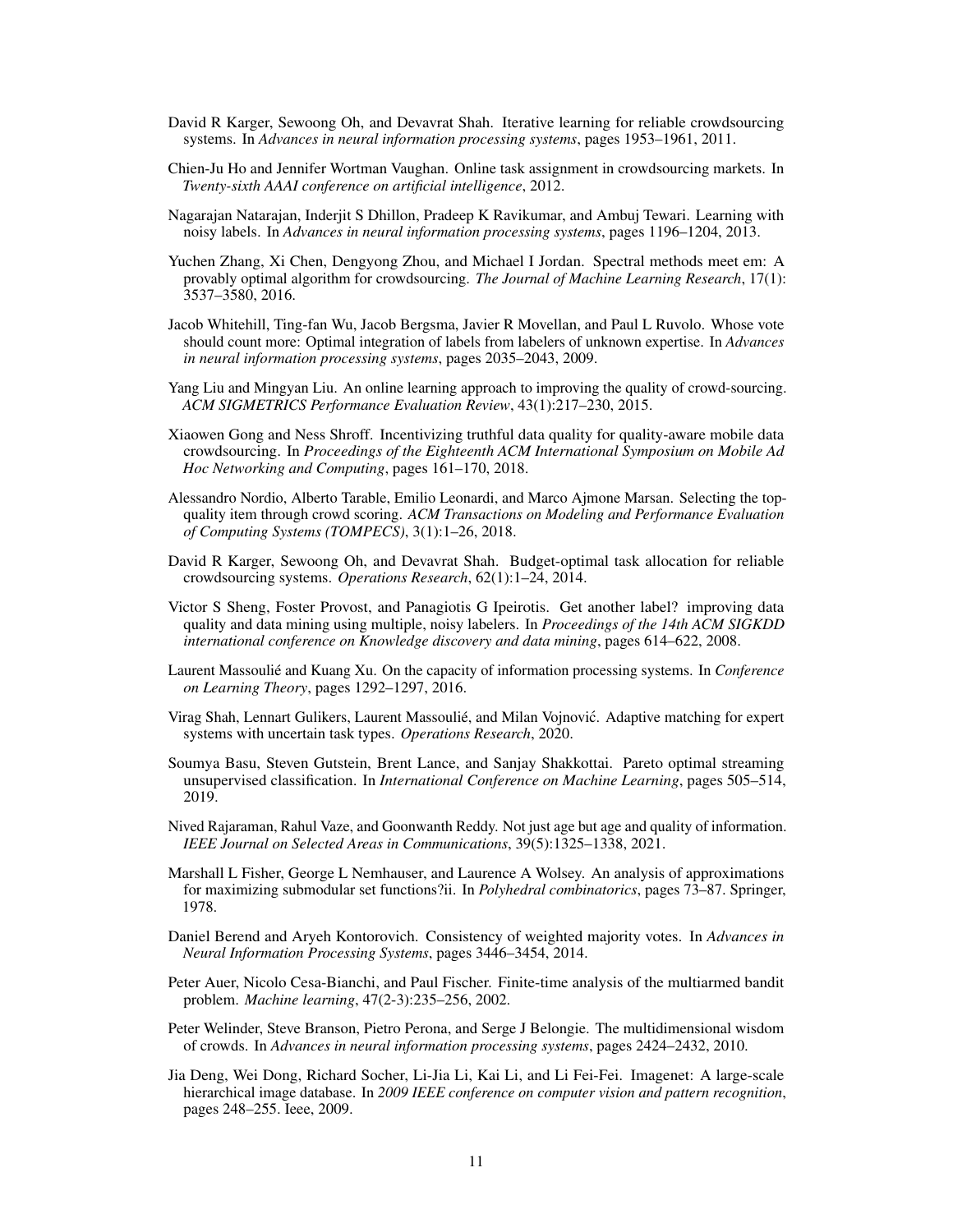# 6 Appendix

#### 6.1 Proof of Theorem [10](#page-5-0)

One can interpret the greedy algorithm (Algorithm [1\)](#page-6-0) as where both the classifiers and the samples are arriving over time slots, and they are getting assigned sequentially in a greedy manner. This aspect precludes the use of classical results on greedy algorithms for standard online submodular maximization problems, to show that it is  $\frac{1}{2}$ -competitive for Problem ??. However, this case has been dealt in [Rajaraman et al.](#page-10-13) [\[2021\]](#page-10-13), where a more general problem (Problem 3 [Rajaraman et al.](#page-10-13) [\[2021\]](#page-10-13)) has been considered for which a greedy algorithm (Algorithm [1](#page-6-0) is just a special case of that) has been shown to be at least  $\frac{1}{2}$ -competitive. Proof of Theorem [10](#page-5-0) is omitted since it directly follows from [Rajaraman et al.](#page-10-13) [\[2021\]](#page-10-13).

#### 6.2 Proof of Lemma [11](#page-7-0)

Recall that the assignments made by Algorithm [1,](#page-6-0) with input  $p_m$  and  $\hat{p}_m$  are denoted as  $\mathcal{A}^g$ , and  $\hat{\mathcal{A}}^g$ , respectively.

Let at the end of time slot  $t - 1$ , let  $B(t - 1)$  be the set of copies of samples that have arrived till time slot  $t - 1$ , but not assigned to any classifier by the end of slot  $t - 1$ , and have not exited. Then the set of copies of samples that are outstanding at the beginning of slot t is  $B(t) = B(t-1) \cup A_c(t)$ , where  $A_c(t) = \{s_1^i, \ldots, s_M^i | s^i \in A(t)\}\$ , where  $A(t)$  is the set of samples that arrives at the beginning of time slot t. The set  $B(t)$  is updated after each iteration in which a sample copy is assigned to classifier in time slot t, i.e., if the  $j<sup>th</sup>$  copy of sample  $s<sup>i</sup>$ ,  $s<sup>i</sup>$  is assigned to some classifier, then  $B(t) = B(t) \setminus \{s_j^i\}.$ 

Note that the  $M$  copies of any sample are indistinguishable. Thus we let that they are assigned to classifiers in increasing order of their index,  $s_1^i, \ldots, s_k^i, k \leq M$  for sample  $s^i$ .

We consider some iteration of the Algorithm [1](#page-6-0) that happens at time slot  $t$ , such that the assignments  $A^g$  and  $\hat{A}^g$  are identical until the previous iteration. Thus, the following holds. For a sample  $s^i$ , let  $j_i$  be the smallest index for which its  $j_i^{th}$  copy  $s_{j_i}^i$  has not been assigned to any classifier, and  $s_{j_i}^i \in B(t)$ ,  $j_i \leq M$ . Thus, the  $j_i^{th}$  copy of sample  $s^i$  is part of the outstanding set of copies in the current iteration and all the previous  $j_i - 1$  copies of  $s^i$  have already been assigned to some  $j_i - 1$ distinct classifiers in the past.

Let  $M(s_{j_i}^i, t)$  be the (distinct) set of classifiers that Algorithm [1](#page-6-0) or [2](#page-7-1) (it is the same since they are have made identical assignment till now) has assigned the first  $j_i - 1$  copies,  $s_1^i, \ldots, s_{j_i-1}^i$  of sample  $s^i$ . Since we are interested in specific time slot t, for brevity, we drop the time index t from  $M(s^i_{j_i}, t)$ , for the rest of the proof. Let  $t_{i,j_i-1} \leq t$  be the time slot in which the latest sample copy  $s_{j_i-1}^i$  for sample  $s^i$  is assigned to some classifier.

Recall that the incremental gain  $\sigma_t(s_{j_i}^i, m)$  in matching sample copy  $s_{j_i}^i$  with classifier  $m \notin M(s_{j_i}^i)$ at time slot t, is  $\sigma_t(s^i_{j_i}, m)$ 

<span id="page-11-0"></span>
$$
= w_s \left( (1 - \exp^{-\text{err}_{M(s_{j_i}^i)} \cup m}) - (1 - \exp^{-\text{err}_{M(s_{j_i}^i)}})) - (t - t_{j_i - 1}), \right)
$$
  
=  $w_s \exp^{-\text{err}_{M(s_{j_i}^i)}} (1 - \exp^{\text{err}_{m}}) - (t - t_{j_i - 1}).$  (11)

On any iteration, Algorithm [1](#page-6-0) matches classifiers  $m \in [M]$  in decreasing order of  $p_m$  (accuracy) to outstanding sample copies  $s_{j_i}^i \in B(t)$  that maximizes the incremental gain  $\sigma_t(s_j^i, m)$ . Note that for  $A^g$ , true value of  $p_m$  and  $\sigma_t(s_{ij}, m)$  is used, while for  $\hat{A}^g$  the estimated accuracy  $\hat{p}_m$  is used to define  $\hat{\sigma}_t(s_{ij}, m)$ .

Recall the definition of  $\Delta$ , i.e.,  $\Delta = \min_X \Delta_{i,j}$ , where set  $X = \{i \neq j, M(s^i, t'), M(s^j, t') \subseteq$  $[M], m \notin M(s^i, t') \cap M(s^j, t'), w_{s^i}, w_{s^k} \}$ , all pairs of contending sample copies.

Property 1: Note that if  $|\hat{\textsf{err}}_m(t) - \textsf{err}_m| < \Delta/(2M)$ , where  $\Delta$ , then  $\hat{p}_1(t) \geq \cdots \geq \hat{p}_m(t)$  since  $p_1 \geq \cdots \geq p_m$ , i.e. the correct order of accuracy of classifiers is discovered with  $\hat{p}_m(t)$ . Since we assume that  $|\hat{\textsf{err}}_m(t) - \textsf{err}_m| < \Delta/(6w_{\max}2^M)$ , clearly,  $|\hat{\textsf{err}}_m(t) - \textsf{err}_m| < \Delta/(2M)$ . Thus,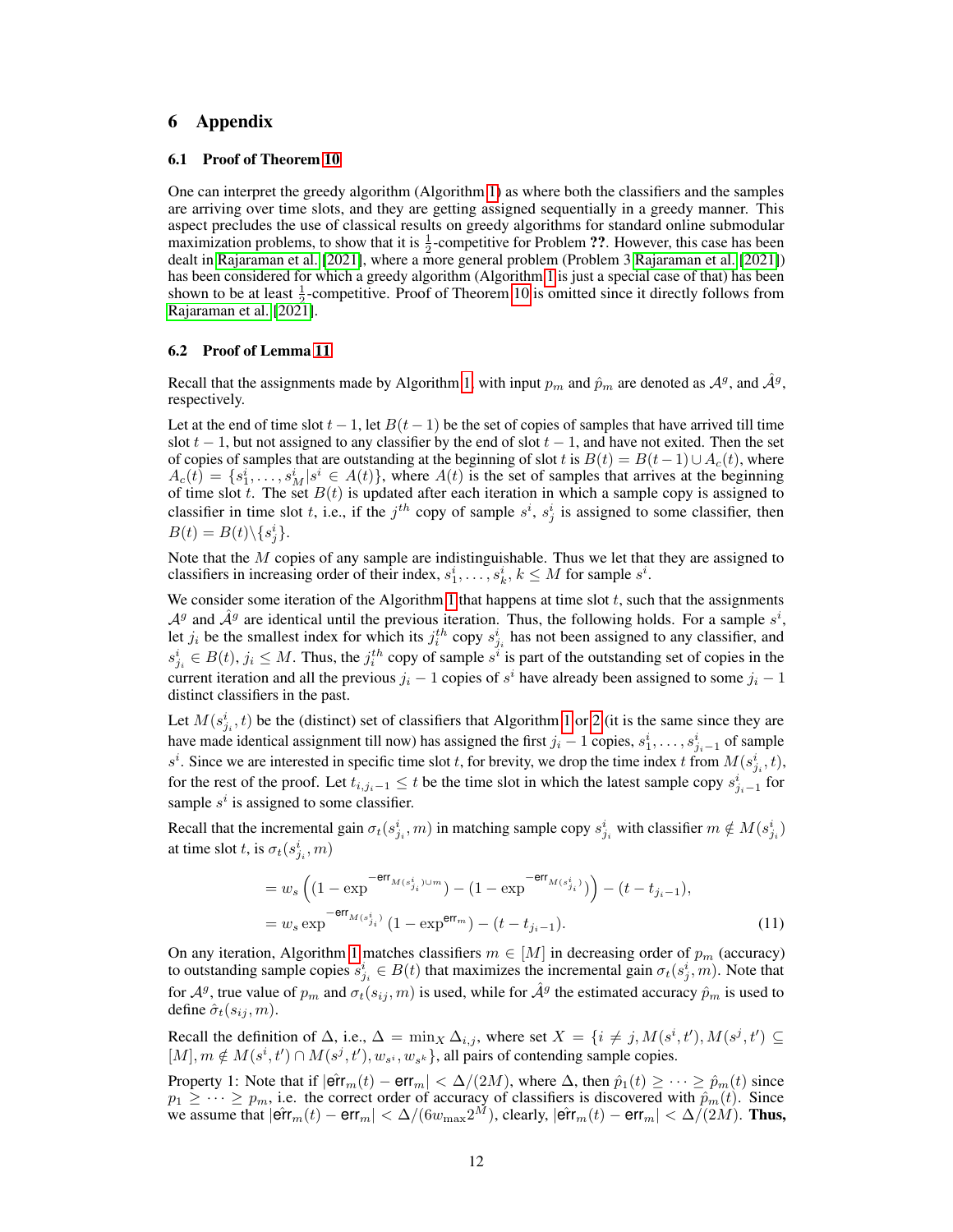# in any time slot  $t$ , the order in which classifiers (decreasing order of accuracy) are assigned by  $\mathcal{A}^g$  and  $\hat{\mathcal{A}}^g$  is the same.

Case I : In the considered iteration of the Algorithm [1,](#page-6-0) let  $m$  be the classifier that is going to be assigned to some sample copy. If  $B(t)$  (the set of outstanding samples in this iteration) consists of copies only belonging to the same sample  $s^i$ , then trivially, in both  $\mathcal{A}^g$  and  $\hat{\mathcal{A}}^g$ , sample copy  $s^i_{j_i}$ is assigned to classifier m. Thus,  $A<sup>g</sup>$  and  $A<sup>g</sup>$  remain the same, if they were identical before this iteration.

Case II: Thus, the non-trivial case is when  $B(t)$  consists of copies belonging to different samples. For any two distinct samples  $s^i$  and  $s^k$ , let  $s^i_{j_i}, s^k_{j_k} \in B(t)$  be two copies belonging to different samples which are contending for classifier m. Next, we show that if classifier  $m \in M(s_{j_i}^i) \cap M(s_{j_k}^k)$  is assigned to  $s_{j_i}^i$  in  $\mathcal{A}^g$ , so is the case in  $\hat{\mathcal{A}}^g$ . Since Algorithm [1](#page-6-0) assigns classifier  $m \in M(s_{j_i}^i) \cap M(s_{j_k}^k)$ at time slot t to  $s_{j_i}^i$ , it means that

<span id="page-12-2"></span><span id="page-12-1"></span><span id="page-12-0"></span>
$$
\sigma_t(s_{j_i}^i, m) \ge \sigma_t(s_{j_k}^k, m). \tag{12}
$$

Using [\(11\)](#page-11-0), [\(12\)](#page-12-0) we have that for  $\mathcal{A}^g$ 

$$
w_{s^i} \exp^{-\text{err}_{M(s^i_{j_i})}} (1 - \exp^{\text{err}_{m}}) - (t - t_{j_i - 1}) \ge w_{s^k} \exp^{-\text{err}_{M(s^k_{j_k})}} (1 - \exp^{\text{err}_{m}}) - (t - t_{j_k - 1}).
$$
\n(13)

To claim the result, we intend to show that for  $\hat{\mathcal{A}}^g$ ,  $\hat{\sigma}_t(s_{j_i}^i, m) \ge \hat{\sigma}_t(s_{j_k}^k, m)$ , i.e.,

$$
w_{s^i} \exp^{-\hat{\mathbf{err}}_{M(s_{j_i}^k)}(t)} \left(1 - \exp^{\hat{\mathbf{err}}_m(t)}\right) - (t - t_{j_i - 1})
$$
  
\n
$$
\geq w_{s^k} \exp^{-\hat{\mathbf{err}}_{M(s_{j_k}^k)}(t)} \left(1 - \exp^{\hat{\mathbf{err}}_m(t)}\right) - (t - t_{j_k - 1}).
$$
\n(14)

where we have used the hypothesis of the Lemma, that the respective sets  $M(s_{j_i}^i)$  and  $M(s_{j_k}^k)$ are identical for both  $\mathcal{A}^g$  and  $\mathcal{A}^g$  (since they have made identical decisions in past), and the only difference between [\(13\)](#page-12-1) and [\(14\)](#page-12-2) is in the value of  $\hat{\text{err}}_V(t)$  and  $\text{err}_V$  for  $V \subseteq [M]$ .

Recall the definition of ∆. If

<span id="page-12-3"></span>
$$
|\exp^{-\text{err}_{V}} - \exp^{-\hat{\text{err}}_{V}(t)}| \le \frac{\Delta}{3.2w_{\text{max}}},
$$
\n(15)

for any subset of classifiers  $V \subseteq [M]$ , where  $w_s \leq w_{\text{max}}$ ,  $\forall s$ , then following simple algebraic steps (omitted due to lack of space), we have that [\(14\)](#page-12-2) is true as long as [\(13\)](#page-12-1) is true. Consequently [\(12\)](#page-12-0) holds for algorithm  $\hat{\mathcal{A}}^g$  as well. Therefore, if  $s_{j_i}^i$  is assigned to classifier m in  $\mathcal{A}^g$  at time slot t, the same is true in  $\hat{\mathcal{A}}^g$  as well.

Next, we show how to satisfy [\(15\)](#page-12-3). Note that  $|V| \leq M$  and  $err_V$  [\(3\)](#page-3-5) is sum of at most M terms, and,  $\exp^{-\textsf{err}_{V}} = \prod_{m \in V} \exp^{-\textsf{err}_{m}}$  is a product of at most M terms, where each term  $\exp^{-\textsf{err}_{m}(t)} < 1$ . Thus, if  $|\exp^{-\theta \mathsf{r} r_m} - \exp^{-\theta \mathsf{r} r_m(t)}| \leq \frac{\Delta}{6w_{\max}.2^M}$ , then it ensures that  $|\exp^{-\theta \mathsf{r} r_V} - \exp^{-\theta \mathsf{r} r_V(t)}| \leq$  $\frac{\Delta}{6w_{\text{max}}}$  for any  $V \subseteq [M]$ . Moreover, since  $|\exp^{-|x|} - \exp^{-|y|}| \le |x - y|$  for all  $x, y \in \mathbb{R}$ , to ensure that  $|\exp^{-\theta r_m} - \exp^{-\theta r_m(t)}| \leq \frac{\Delta}{6w_{\max}2^M}$  it is sufficient that  $|\text{err}_m - \hat{\text{err}}_m(t)| \leq \frac{\Delta}{6w_{\max}2^M}$ . Thus, [\(15\)](#page-12-3) is true as long as  $|\text{err}_{m} - \hat{\text{err}}_{m}(t)| \leq \frac{\Delta}{6w_{\text{max}}2^M}$ . Using similar arguments one can show that the exit time decisions also remains the same with  $A<sup>g</sup>$  and  $\hat{A}<sup>g</sup>$ .

## 6.3 Intermediate Results for the Proof of Theorem [12](#page-7-2)

We next state a result from [Zhang et al.](#page-10-3) [\[2016\]](#page-10-3), that will help us in upper bounding the regret [\(10\)](#page-6-1) of Algorithm [2](#page-7-1) in Lemma [16](#page-14-0) using Lemma [11.](#page-7-0) Recall that  $\mathbf{P}_m = [\mathbf{P}_{m,1}^{\mathbf{\cdot}} \dots \mathbf{P}_{m,K}]$  is the confusion matrix of classifier m, with total K classes and  $P_{m,i}$  is the  $i^{th}$  column of  $P_m$  in the one-coin model in the symmetric case, where  $P_m(i, i) = p_m$  and  $P_m(i, j) = \frac{1-p_m}{K-1}$ . Recall that we only consider  $K = 2$  in this paper. Let  $\bar{D} = \min_{\ell \neq \ell'} \frac{1}{M} \sum_{m=1}^{M} \mathbb{D}_{KL}(\mathbf{P}_{m,\ell}, \mathbf{P}_{m,\ell'})$  and  $\mathbb{D}_{KL}(\mathbb{P}, \mathbb{Q})$  is the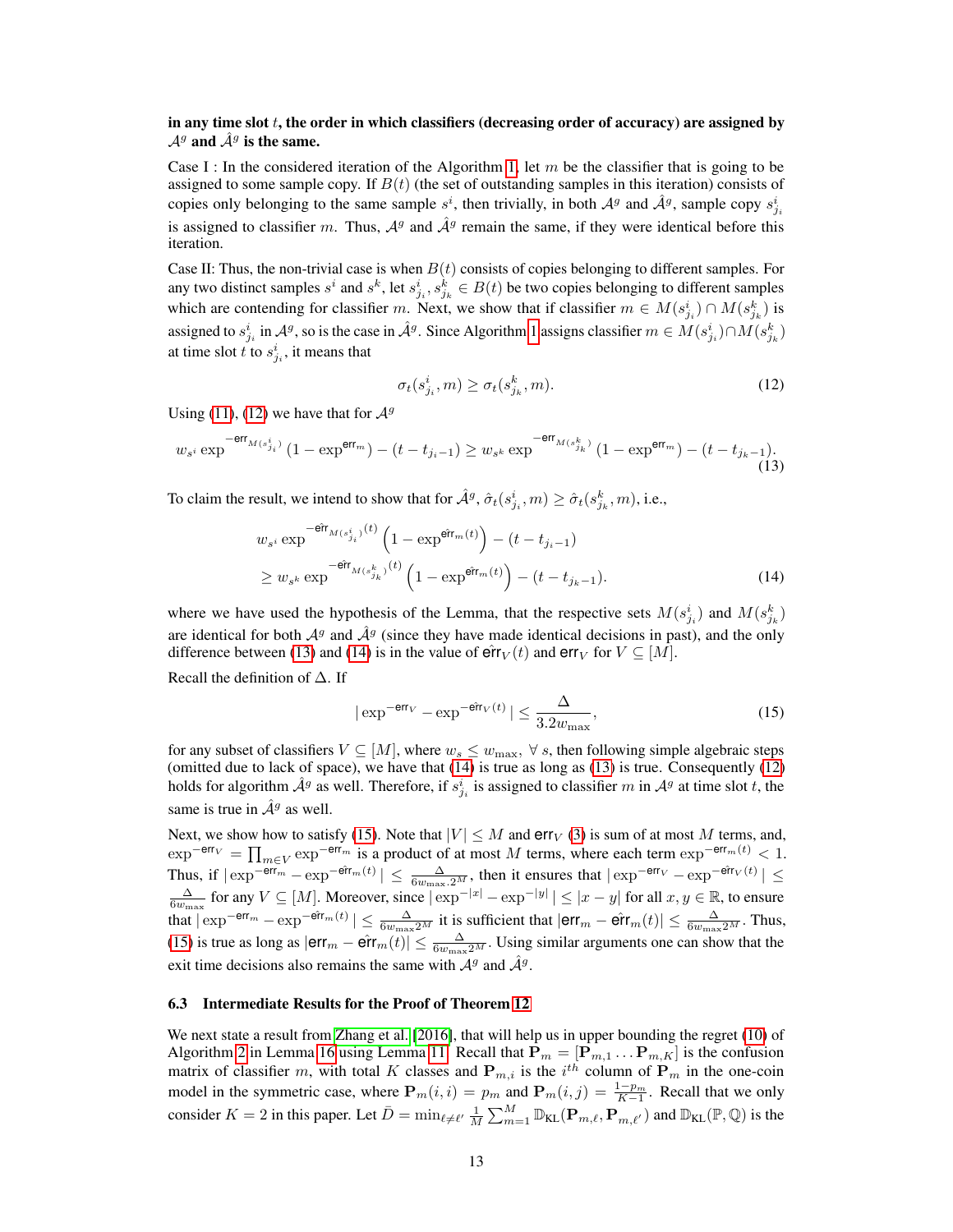KL-divergence between two discrete distributions  $\mathbb{P}, \mathbb{Q}$ . Let  $\bar{\kappa} = \frac{1}{M} \sum_{m=1}^{M} (p_m - \frac{1}{K}) > 0$  and  $\kappa_i$  is the  $i^{th}$  largest element of vector  $\{|p_m - \frac{1}{K}|\}_{m=1}^M$ . Lemma [13](#page-13-0) provides an error bound on the entries of the confusion matrices  $p_m$  with high probability as follows.

**Lemma 13** *[Zhang et al.](#page-10-3)* [\[2016\]](#page-10-3) *For Procedure Online Learn (part of Algorithm [2\)](#page-7-1), with*  $\alpha < p_m$ ,  $\forall m$ , *for any* δ > 0 *if the length of the learning phase is*

<span id="page-13-0"></span>
$$
T_L = \Omega \left( \frac{\log \left( \frac{MK}{\delta} \right)}{\left( \kappa_3^6 \min \{ \bar{\kappa}^2 \alpha^2, (\alpha \bar{D})^2 \} \right)} \right),
$$

*and the number of classifiers*

$$
M = \Omega \left( \frac{\log \left( \frac{1}{\alpha} \right) \log \left( \frac{T_L K}{\delta} + \log(T_L K) \right)}{\bar{D}} \right),\,
$$

then  $|\hat{P}_m(i,j)-P_m(i,j)| \leq 2\sqrt{\frac{\log\left(\frac{MK}{\delta}\right)}{T_L}}$  $\frac{(\overline{\delta}-\overline{\delta})}{T_L}$ ,  $\forall$   $m, i, j$  with probability at least  $1-\delta$ .

Thus, if we want  $|\hat{\mathbf{P}}_m(i,j) - \mathbf{P}_m(i,j)| \leq \epsilon$ ,  $\forall m, i, j$  with probability at least  $1 - \delta$ , choosing  $M \ge M^{\epsilon,\delta}$ , and  $T_L > f(\epsilon,\delta)$  for some explicit f, is sufficient from Lemma [13](#page-13-0)<sup>[1](#page-13-1)</sup>. Importantly,  $T_L =$  $\mathcal{O}(\log(1/\delta))$ . For applying Lemma [11,](#page-7-0) we need the bounds in terms of  $err_{M(s,t)} = \sum_{m \in M(s,t)} err_m$ , where  $err_m = (p_m - 1/2) \log \frac{p_m}{1-p_m}$ . Next, we translate bounds for  $|\hat{P}_m(i,j) - P_m(i,j)| \le$  $\epsilon, \forall m, i, j$  into a guarantee for  $|\hat{\textsf{err}}_m - \textsf{err}_m| \leq \epsilon, \forall m$ .

**Lemma 14** With  $M \geq M^{\epsilon,\delta}$ , if the length of the learning phase is  $T_L \geq$  $f\left(\epsilon/\left(\log(\frac{1-\rho}{\rho})+\frac{1}{2}(\frac{1}{\rho}\right)\right)$  $\frac{1}{\rho} - \frac{1}{1 - \rho}$  $\Big(\frac{1}{1-\rho})\Big),\delta\Big)$ , then  $|\hat{\textsf{err}}_m - \textsf{err}_m| \leq \epsilon, \; \forall \; m \; \textit{with probability}$ *at least*  $1 - \delta$  *for any*  $\epsilon > 0$ ,  $\delta > 0$ , where recall that  $\rho$  *is such that*  $\frac{1}{2} \leq p_m \leq 1 - \rho < 1$ .

**Proof:** Recall that we have  $p_m < 1 - \rho < 1$ ,  $\forall m \in [M]$  for some  $\rho > 0$ . We want to show that if  $|\hat{p}_m - p_m| \leq \epsilon$ , then  $|\textsf{err}_m - \textsf{err}_m| \leq \left(\log(\frac{1-\rho}{\rho}) + \frac{1}{2}(\frac{1}{\rho})\right)$  $\frac{1}{\rho} - \frac{1}{1 - \rho}$  $\left(\frac{1}{1-\rho}\right)\right)\epsilon$ . Recall that  $err(p) = (p - \frac{1}{2})$  $\frac{1}{2}$ ) log( $\frac{p}{1-p}$ ). Since  $p_m \ge 0.5 \forall m$ , we have that the first and second derivative of err(p) for any  $p \ge p_m$  is

<span id="page-13-5"></span>
$$
err'(p) = \log(\frac{p}{1-p}) + \frac{1}{2} \left( \frac{1}{1-p} - \frac{1}{p} \right) \ge 0,
$$
\n(16)

<span id="page-13-2"></span>
$$
err''(p) = \frac{1}{p(1-p)} + \frac{1}{2} \left( \frac{1}{(1-p)^2} + \frac{1}{p^2} \right) \ge 0.
$$
 (17)

Consider pairs,  $(p, err(p))$  and  $(p - \epsilon, err(p - \epsilon))$  for any  $\epsilon > 0$ . From *Lagrange's Mean Value Theorem (LMVT)* we know that for a continuous and differentiable function  $f(x)$ ,  $\exists c \in (a, b)$  such that  $\frac{f(b) - f(a)}{b - a} = f'(c)$ . Applying *LMVT* to function err(p) on points  $p - \epsilon$  and p we get that  $\exists c \in (p - \epsilon, p) \text{ such that, } \frac{\textsf{err}(p) - \textsf{err}(p - \epsilon)}{p - (p - \epsilon)} = \textsf{err}'(c), \text{ and}$  $\implies$  err $(p)$  – err $(p - \epsilon) = \epsilon$  err $^{'}$  $(18)$ 

And since we know that  $c \le p \le 1 - \rho$  and  $err''(p) \ge 0$  from [\(17\)](#page-13-2), we get that

<span id="page-13-4"></span><span id="page-13-3"></span>
$$
err'(c) \le err'(p) \le err'(1 - \rho).
$$
 (19)

From [\(18\)](#page-13-3) and [\(19\)](#page-13-4), we get that,  $err(p) - err(p - \epsilon) \leq \epsilon err'(1 - \rho)$ . From [\(16\)](#page-13-5),  $\textsf{err}'(1-\rho) \leq \log \left( \frac{1-\rho}{\rho} \right)$ ρ  $+$  $\frac{1}{2}$ 2  $\sqrt{1}$  $\frac{1}{\rho} - \frac{1}{1 - \rho}$  $1-\rho$ ). Thus,  $|\textsf{err}(p) - \textsf{err}(p - \epsilon)| \le$ 

<span id="page-13-1"></span><sup>&</sup>lt;sup>1</sup>The exact expression for  $f(\epsilon, \delta)$  is readily writable from Lemma [13.](#page-13-0)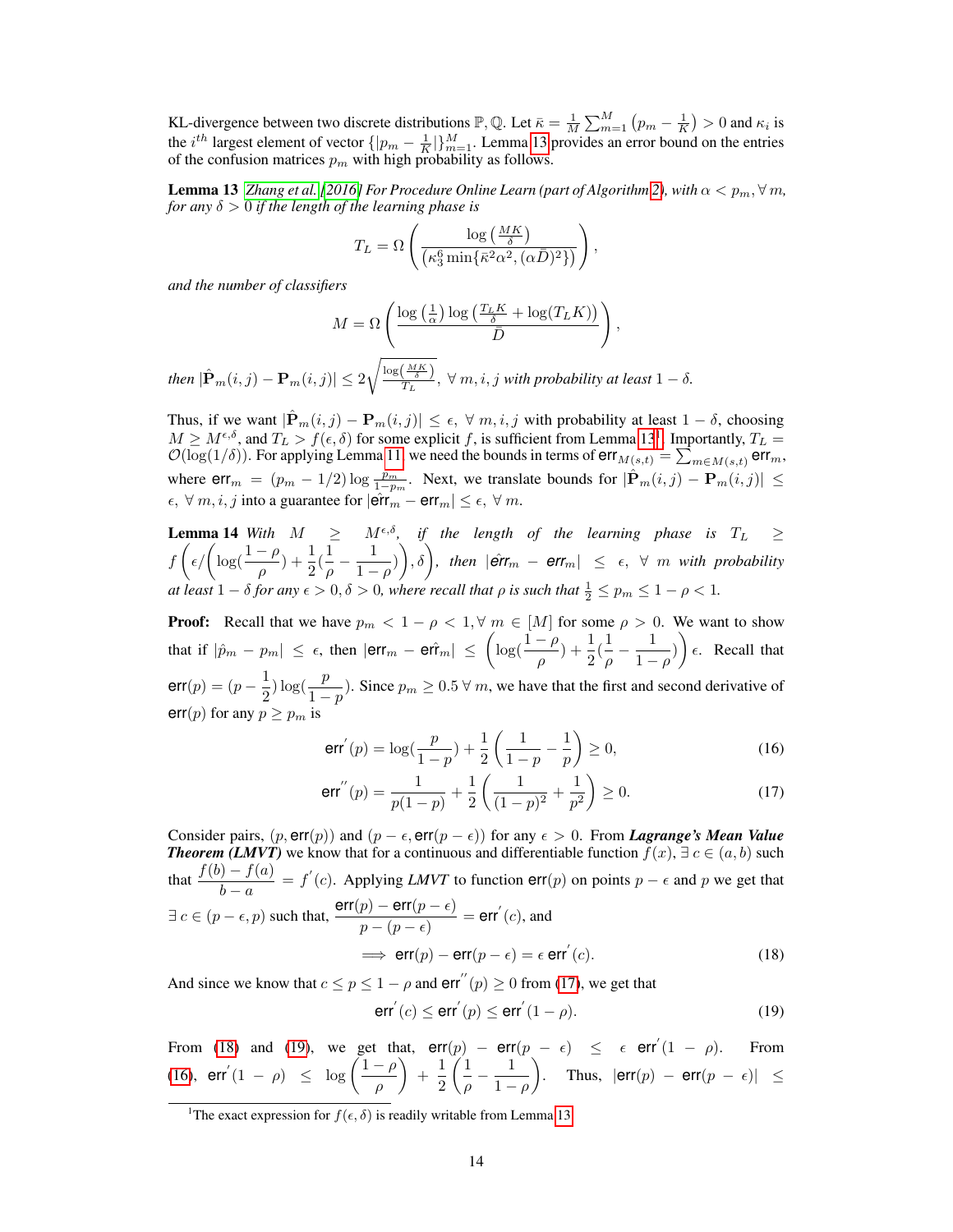$\int$ log  $\left(\frac{1-\rho}{\rho}\right)$ ρ  $+\frac{1}{2}$ 2  $\sqrt{1}$  $\frac{1}{\rho} - \frac{1}{1 - \rho}$  $\left(\frac{1}{1-\rho}\right)\bigg)\epsilon$ . Therefore, if the error in estimating  $p_m$  for any m is at most  $\epsilon$ , i.e.,  $|\hat{p}_m - p_m| \leq \epsilon$ , then the error in estimating  $|\textsf{err}_m - \textsf{err}_m| \leq$  $\int$ log  $\left(\frac{1-\rho}{\rho}\right)$ ρ  $+\frac{1}{2}$ 2  $\sqrt{1}$  $\frac{1}{\rho} - \frac{1}{1 - \rho}$  $\left(\frac{1}{1-\rho}\right)\bigg)\epsilon.$ 

<span id="page-14-1"></span>**Corollary 15** *With*  $M \geq M_{\epsilon}^{\epsilon,\delta}$ , for Algorithm [2](#page-7-1) if  $T_L = \Theta(\log T)$ , then  $|\hat{\textbf{err}}_m - \textbf{err}_m| \leq \epsilon$  with *probability at least*  $1-1/T^2$ .

Next, we bound the regret [\(10\)](#page-6-1) of Algorithm [2](#page-7-1) using Corollary [15,](#page-14-1) where the main idea is as follows. From Lemma [11,](#page-7-0) we know that Algorithm [1](#page-6-0) makes identical decisions, with input  $p_m$  and  $\hat{p}_m$ , respectively, as long as  $|\hat{\textsf{err}}_m - \textsf{err}_m| \leq \Delta/(6w_{\max}2^M)$ . This implies that the utility obtained by Algorithm [1](#page-6-0) and Algorithm [2](#page-7-1) for the samples arriving in the matching phase of Algorithm [2](#page-7-1) is identical as long as this inequality  $|\hat{\textsf{err}}_m - \hat{\textsf{err}}_m| \leq \Delta/(6w_{\max}2^M)$  can be ensured at the end of learning phase of Algorithm [2.](#page-7-1) From Corollary [15,](#page-14-1) we get the length of the learning interval that is sufficient to ensure  $|\widetilde{\textsf{err}}_m - \textsf{err}_m| \leq \Delta/(6w_{\max}2^M)$  with high probability. Putting these two facts together we get the following crucial Lemma.

<span id="page-14-0"></span>**Lemma 16** If  $T_L = \Theta(\log T)$  for Algorithm [2,](#page-7-1) then the regret [\(10\)](#page-6-1) of Algorithm [2](#page-7-1) is at most  $c \log T$ *for some constant c that does not depend on*  $T$ , with probability at least  $1 - 1/T^2$ .

Note that the constants in  $\Theta(\log T)$  depend on  $\Delta$ ,  $\rho$ , and M.

**Proof:** We know from Corollary [15](#page-14-1) that if the length of learning phase is  $T_L = O(\log T)$  in Algorithm [2,](#page-7-1) then event  $\mathcal{E} = \{|\hat{\textbf{err}}_m - \textbf{err}_m| \leq \Delta/(6.2^M w_{\text{max}})\}\$  happens with probability at least  $1 - 1/T^2$ .

Next, under the condition that  $\mathcal E$  is true, we compare the utility of Algorithm [1](#page-6-0) with genie access to  $p<sub>m</sub>$  and Algorithm [2.](#page-7-1) Let the set of samples that arrives in the learning phase and the matching phase of Algorithm [2](#page-7-1) be  $S_1 = \bigcup_{t \le T_L} A(t)$  and  $S_2 = \bigcup_{t > T_L} A(t)$ , respectively. Clearly, the total utility of the Algorithm [1](#page-6-0) with genie access to  $p_m$  is upper bounded by the sum of the utility obtained from samples in  $S_1$  and samples of  $S_2$ . With  $A^g$  and  $\hat{A}^g$  as the assignment of Algorithm [1](#page-6-0) and Algorithm [2,](#page-7-1) respectively, we have,  $\mathcal{U}(\mathcal{A}^g, T)$ 

<span id="page-14-3"></span><span id="page-14-2"></span>
$$
\leq \sum_{t \in \text{ learning phase } S_1} \mathcal{U}(\mathcal{A}^g(t)) + \sum_{t \in \text{ learning phase } S_2} \mathcal{U}(\mathcal{A}(t)),
$$
\n
$$
\leq \sum_{t \in \text{ learning phase } S_1} \mathcal{U}(\mathcal{A}^g(t)) + \sum_{t \in \text{ learning phase } S_2} \mathcal{U}(\hat{\mathcal{A}}^g(t)),
$$
\n
$$
\leq c_1 \log T + \sum_{t \in \text{ learning phase } S_2} \mathcal{U}(\hat{\mathcal{A}}^g(t)),
$$
\n(20)

where (a) follows from Lemma [11](#page-7-0) since at the end of learning phase of Algorithm [2](#page-7-1)  $|\hat{\textbf{err}}_m(t)$  $err_m | \leq \Delta/(6w_{\text{max}} 2^M)$ , while (b) follows from the fact that length of learning phase is  $c \log T$ , and in each time slot, a finite number of samples arrive, thus the maximum utility obtainable from samples arriving in learning phase is at most  $c_1 \log T$  for some constant  $c_1$ . Thus, [\(20\)](#page-14-2) implies that the regret [\(10\)](#page-6-1) of the greedy algorithm (Algorithm [2\)](#page-7-1) is at most  $c_1 \log T$  as required with probability at least  $1 - 1/T^2$ . . The contract of the contract of the contract of the contract of the contract of the contract of the contract of the contract of the contract of the contract of the contract of the contract of the contract of the contrac

**Corollary 17** *With*  $T_L = \Theta(\log T)$ *, the expected regret* [\(10\)](#page-6-1) *of Algorithm* [2](#page-7-1) *is at most* c  $\log T(1 1/T^2$ ) +  $o(1/T)$ .

From Lemma [16,](#page-14-0) we know that the regret of Algorithm [2](#page-7-1) is at most  $c \log T$  for some constant c (that does not depend on T) with probability at least  $1 - 1/T^2$ . With the rest of the probability  $1/T^2$ , let the utility of Algorithm [2](#page-7-1) be zero. Note that the utility of the greedy algorithm with genie access to  $p_m$  (Algorithm [1\)](#page-6-0) is  $\mathcal{O}(T)$ , since a constant number of samples arrive in each slot, and each samples' utility is bounded by a constant. Thus, with probability  $1/T^2$ , the regret of Algorithm [2](#page-7-1) is at most  $\mathcal{O}(T)$ . Therefore the expected regret of Algorithm [2](#page-7-1) is at most  $c \log T (1 - 1/T^2) + o(1/T)$ .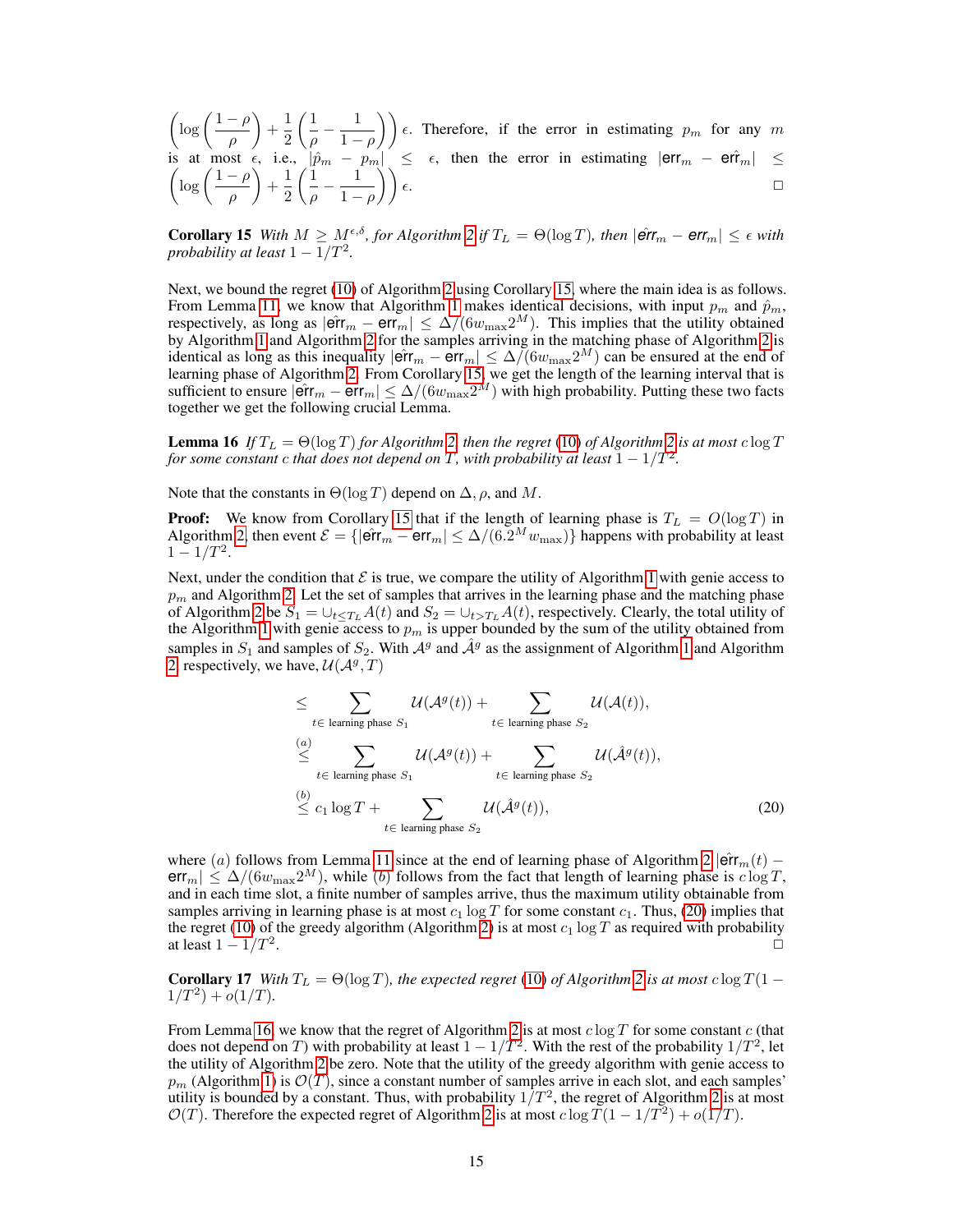# 7 Proof of Theorem [12](#page-7-2)

**Proof:** From Corollary [17,](#page-14-3) we have that for Algorithm [2](#page-7-1) with assignment  $\hat{\mathcal{A}}^g$ , and Algorithm [1](#page-6-0) with assignment  $\mathcal{A}^g$ , respectively,  $\mathbb{E}\{\mathcal{U}_\mathcal{I}(\hat{\mathcal{A}}^g)\}\geq \mathcal{U}_\mathcal{I}(\mathcal{A}^g)-c\log T-o(1/T)$ . From Theorem [10,](#page-5-0) we know that  $U_{\mathcal{I}}(\mathcal{A}^g) \geq \frac{U_{\mathcal{I}}(\mathsf{OPT})}{2}$ . Combining these two results, we get that  $\mathbb{E}\{\mathcal{U}_{\mathcal{I}}(\hat{\mathcal{A}}^g)\}\geq$  $\frac{\mu_{\mathcal{I}}(OPT)}{2} - c \log T - o(1/T)$ , which is equivalent to

$$
\frac{\mathbb{E}\{\mathcal{U}_{\mathcal{I}}(\hat{\mathcal{A}}^g)\}}{\mathcal{U}_{\mathcal{I}}(\text{OPT})} \geq \frac{1}{2} - \frac{c \log T}{\mathcal{U}_{\mathcal{I}}(\text{OPT})} - o\left(\frac{1}{T\mathcal{U}_{\mathcal{I}}(\text{OPT})}\right),
$$
  
=  $\frac{1}{2} - \mathcal{O}\left(\frac{\log T}{T}\right) - o\left(\frac{1}{T^2}\right),$ 

since  $U_T(OPT) = \Omega(T)$ .

 $\Box$ 

#### 7.1 Detailed Experiments

In this section, we provide the empirical study comparing the competitive ratio and the regret between Algorithm [1](#page-6-0) and [2.](#page-7-1) Ideally, we would like to include the optimal algorithm as well, however, since it is unknown, we have to preclude that. We perform three sets of experiments, first on synthetic dataset, and next two on real datasets, the binary Bird dataset [Welinder et al.](#page-10-17) [\[2010\]](#page-10-17) which has labels of bird species, and the multi-class DOG dataset [Deng et al.](#page-10-18) [\[2009\]](#page-10-18) which has labels for the dog breeds.

For all the experiments, the utility with Algorithm [1](#page-6-0) is computed assuming the true values of confusion matrices are available at the first slot, while for Algorithm [2,](#page-7-1) the first  $T_L$  slots are used for learning the confusions matrices, the utility is computed over the remaining  $T - T<sub>L</sub>$  slots using the learnt confusion matrices.

**Synthetic Data:** We consider  $M = 30$  classifiers/workers, and samples arrive over the time horizon T. We consider that each sample can belong to either of two classes  $\{1, 2\}$ , and the true label of each sample is  $\{1, 2\}$  with equal probability. The number of incoming samples in a slot follows a Poisson distribution with rate 5, and the sample weights  $w<sub>s</sub>$  are chosen uniformly randomly from the set [3, 4, . . . , 10]. For each classifier, the  $2 \times 2$  confusion matrix is generated as follows: the diagonal entries  $P_m(i, i)$  is given by  $p_m = 0.9 - 0.005 \times m$ ,  $m = 1, \ldots, 30$ , and the off-diagonal entries of  ${\bf P}_m$  are obtained as  $1 - p_m$ .

In Fig. [5,](#page-16-1) for a fixed time horizon  $T = 10000$ , we plot the accuracy ( $\infty - norm$  of the error) in learning the confusion matrices with learning intervals of length  $T_L \in \{5, 15, 25, 45, \dots 1250\}$  using procedure Online Learn. We also plot the resulting utilities of Algorithm [1](#page-6-0) (that knows  $p_m$  ahead of time) and Algorithm [2](#page-7-1) (that works with learnt values of  $p<sub>m</sub>$  after  $T<sub>L</sub>$  slots), in Fig. [5.](#page-16-1) Note that even though no learning is used for Algorithm [1,](#page-6-0) the utility curve is not constant because of inherent randomness in number of arriving samples in each slot, and their weights  $w_s$ .

In Fig. [4,](#page-16-0) we plot the regret (normalized with the average number of samples arriving per time slot, and average weight of any sample to identify the scaling with  $T$ ) and the competitive ratio between Algorithm [1](#page-6-0) and Algorithm [2,](#page-7-1) as a function of time horizon  $T$ , where for each value of  $T$ , the best learning interval  $T_L$  is found. Fig. [4](#page-16-0) shows that the simulated performance is better than the theoretical results; regret is  $o(\log T)$  and the competitive ratio is at least  $1/2 - \log(T)/T$ .

Real Data Sets:Next, we use real two datasets, the Bird dataset [Welinder et al.](#page-10-17) [\[2010\]](#page-10-17) that has  $M = 39$  classifiers/workers, and  $|S| = 108$  samples in total, and the DOG dataset [Deng et al.](#page-10-18) [\[2009\]](#page-10-18) for which we take  $M = 90$  classifiers and  $|S| = 798$  samples in total. We modified the multi-class DOG dataset to a binary dataset by clubbing classes 1, 2 as class 1 and classes 3, 4 as class 2. Similar to Fig. [5,](#page-16-1) we first plot the utilities of Algorithm [1](#page-6-0) and Algorithm [2](#page-7-1) for a fixed value of time horizon  $T = 4000$ , together with the accuracy of learnt confusion matrices in Figs. [6](#page-17-1) and Fig. [8,](#page-18-1) for the Bird and the DOG datasets, respectively. To simulate genie access of  $p<sub>m</sub>$  for Algorithm [1,](#page-6-0) the confusion matrix learnt after using all the samples is taken as the input at the start itself. In Figs. [7](#page-17-0) and [9,](#page-18-0) we plot the regret (normalized) and the competitive ratio between Algorithm [1](#page-6-0) and Algorithm [2,](#page-7-1) as a function of time horizon T, where for each value of T, the best learning interval  $T_L$  is found. More detailed results can be found in the Appendix.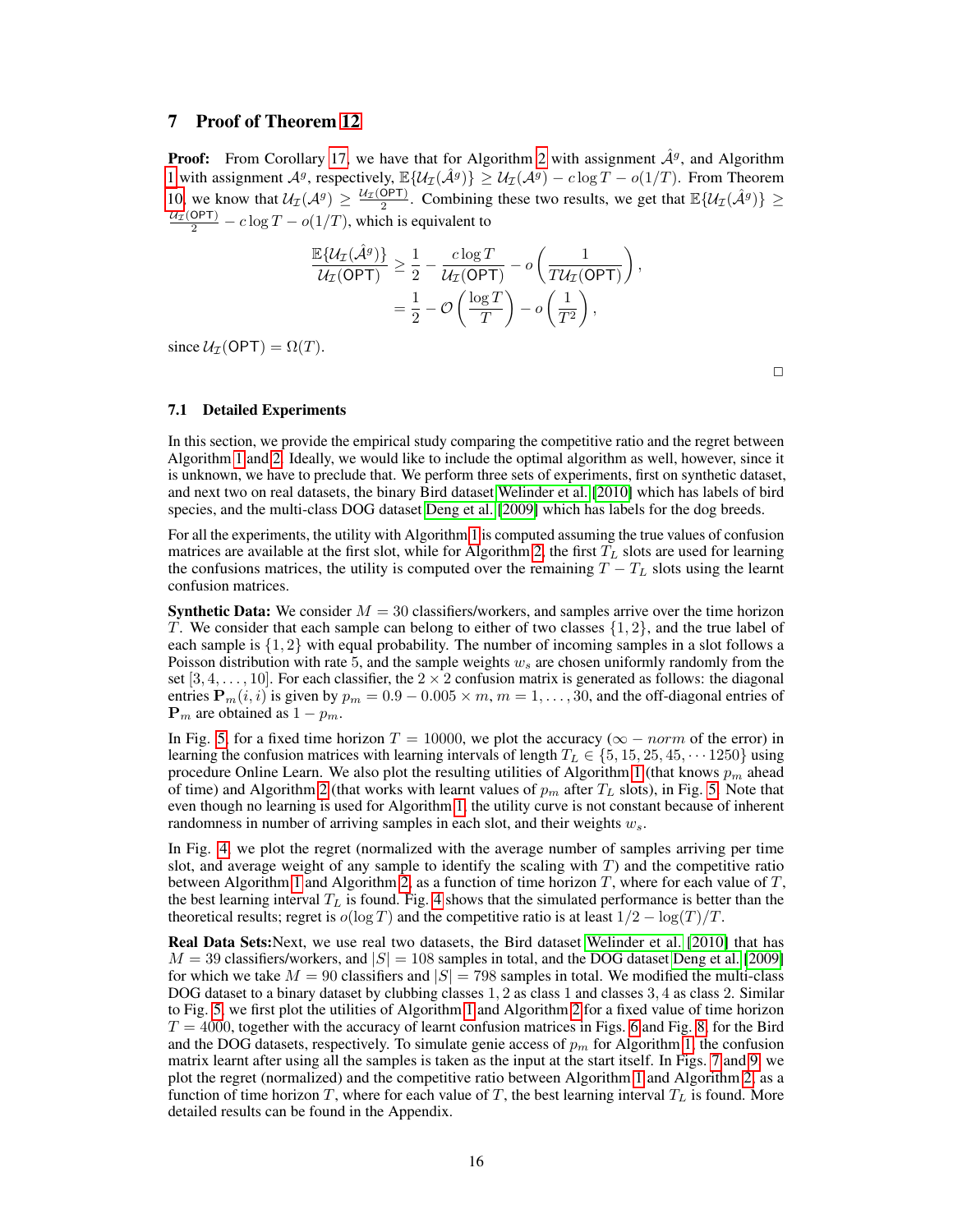<span id="page-16-0"></span>

Figure 4: Regret and competitive ratio for Algorithm [2](#page-7-1) and Algorithm [1](#page-6-0) with synthetic data

<span id="page-16-1"></span>

Figure 5: Total Utility and Infinity norm as a function of learning time for synthetic data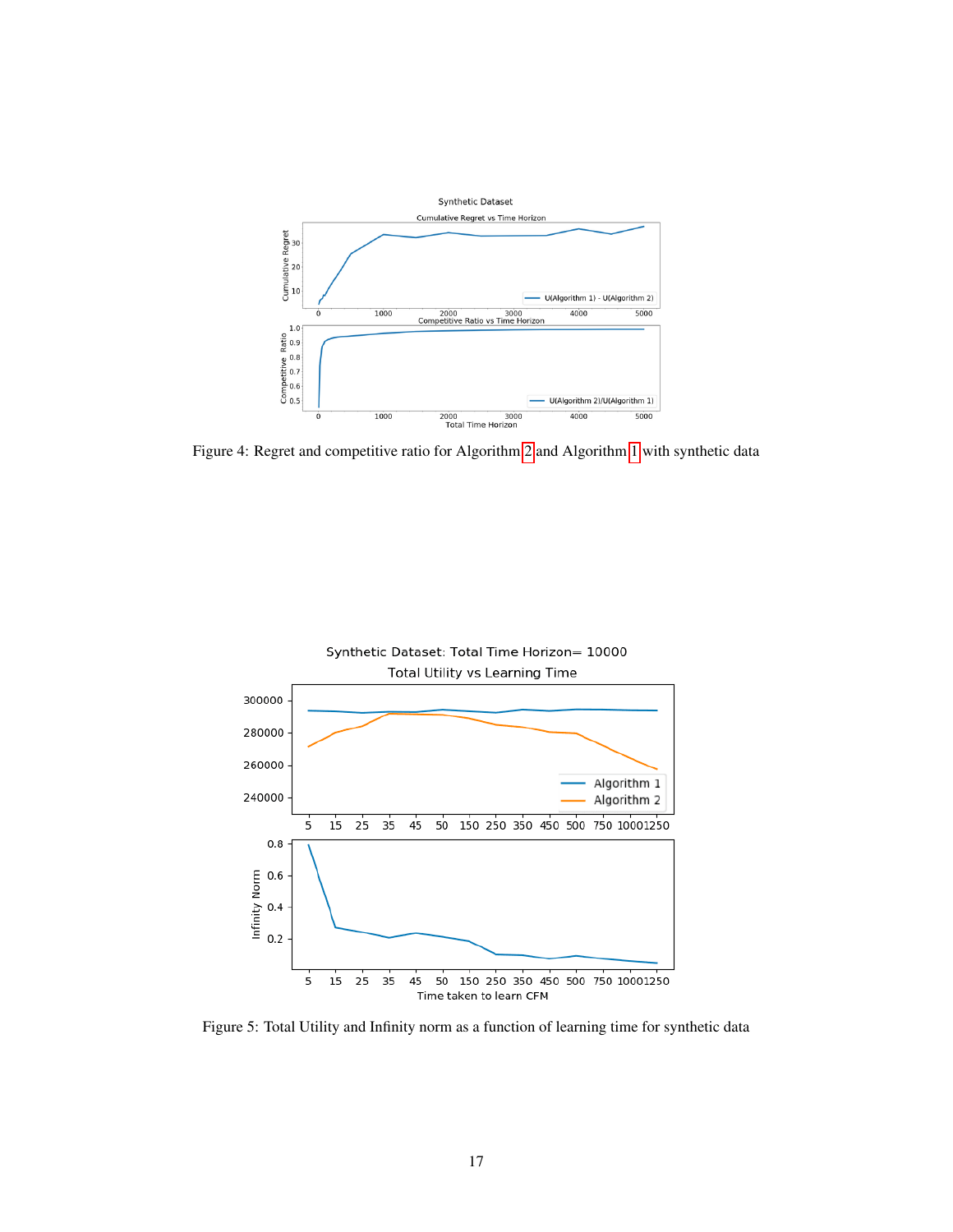<span id="page-17-1"></span>

Figure 6: Utility and accuracy with BIRD data set v/s  $T_L$ .

<span id="page-17-0"></span>

Figure 7: Regret and competitive ratio for Algorithm [2](#page-7-1) and Algorithm [1](#page-6-0) with Bird data set